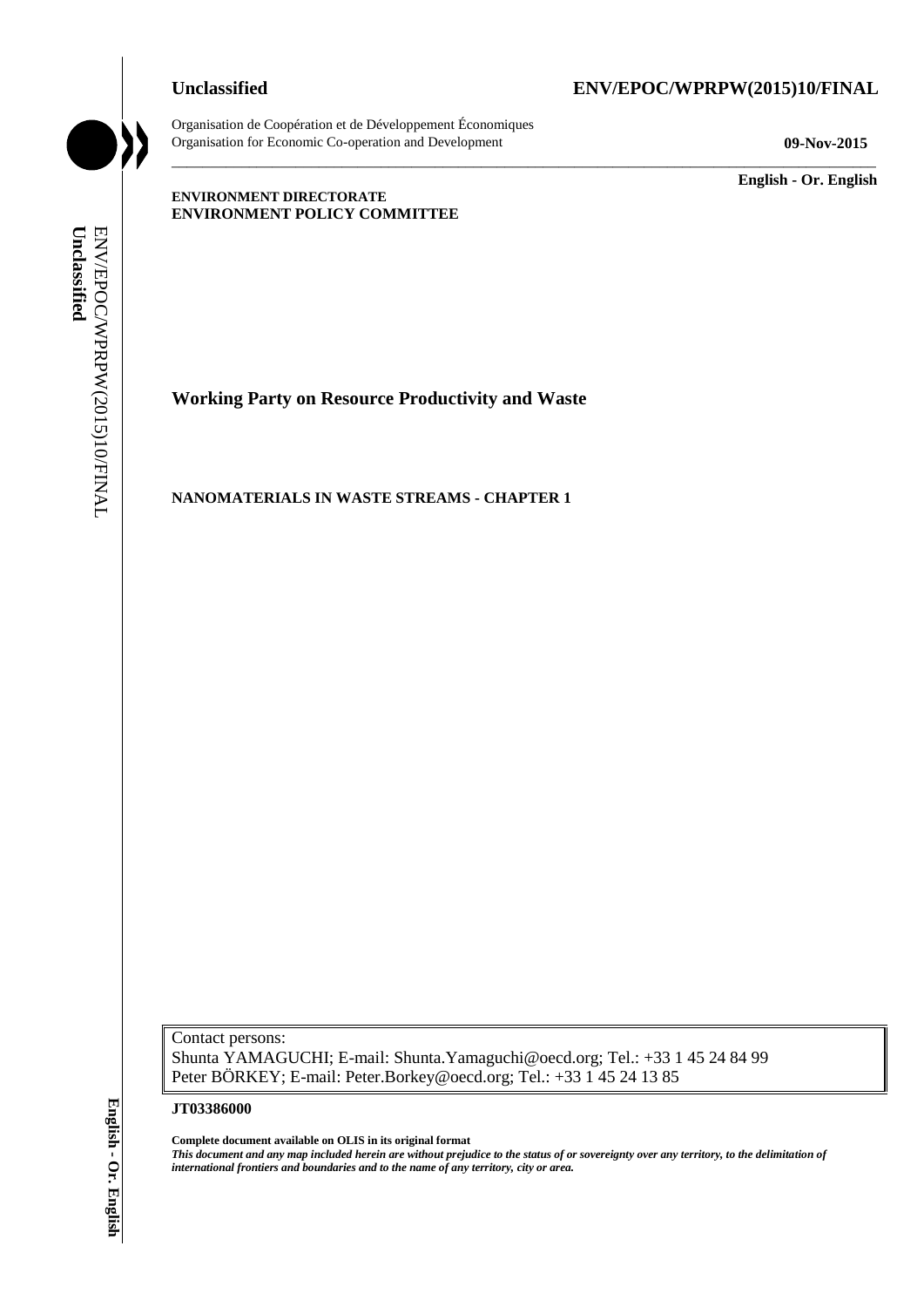# **TABLE OF CONTENTS**

| 1.2 What is the current state of knowledge on the fate of WCNMs in waste treatment facilities? 8 |  |
|--------------------------------------------------------------------------------------------------|--|
|                                                                                                  |  |
|                                                                                                  |  |

# **Tables**

| Table 3. Current state of knowledge and knowledge gaps of the fate of ENMs in waste treatment |  |
|-----------------------------------------------------------------------------------------------|--|
|                                                                                               |  |

# **Boxes**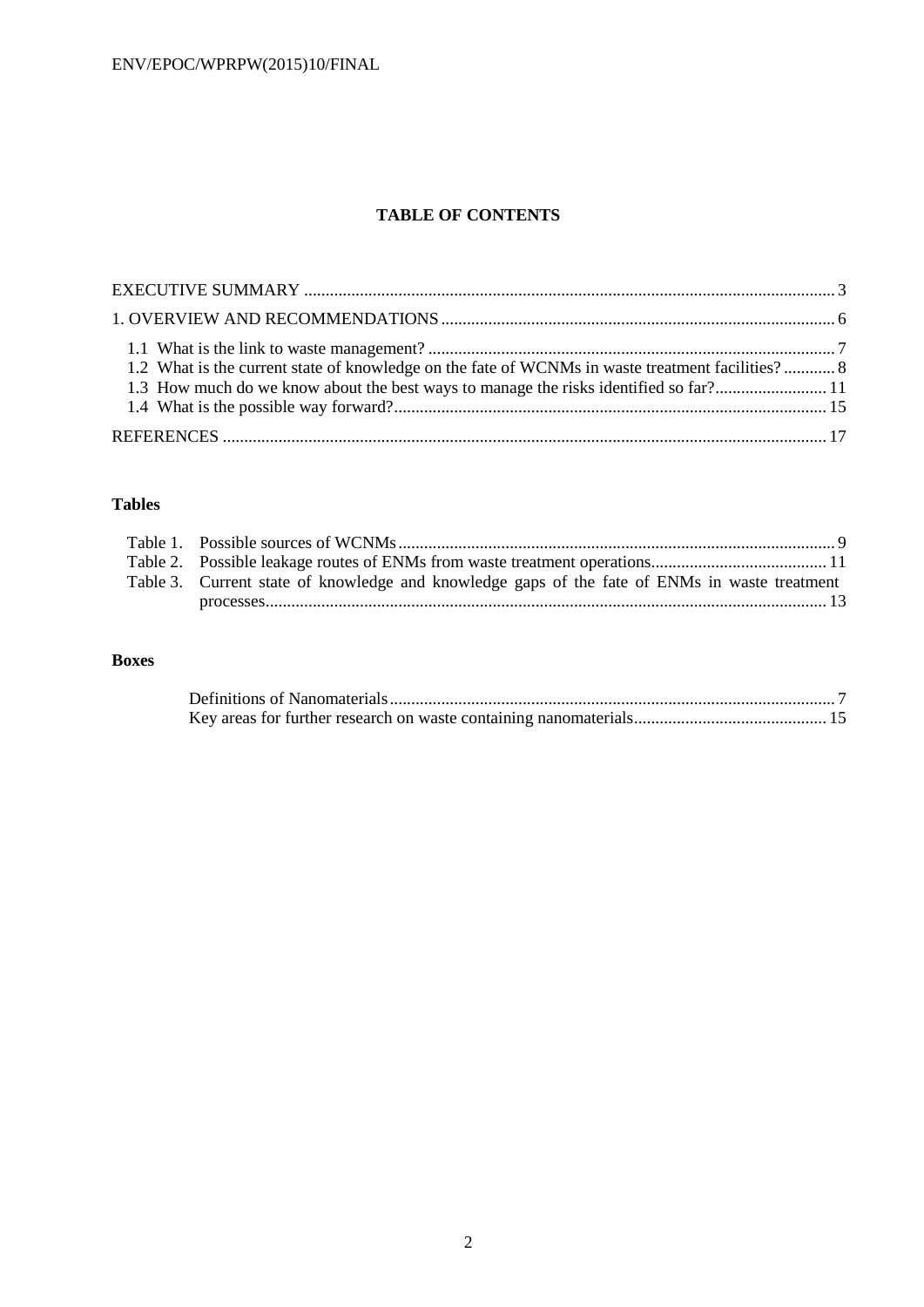## **EXECUTIVE SUMMARY**

Engineered nanomaterials (ENMs), defined as in the scale of 1nm to 100nm, are increasingly utilised in applications of industrial, commercial and medical sectors bringing many benefits to society in the field of health and medical care, clothing, electronic equipment, construction material and sporting equipment, such as sunscreen, deodorant, water repellent and antibacterial textiles, lithium ion batteries, glass coating, and tennis rackets.

However, the potential risks and impacts of ENMs to humans and the environment are currently insufficiently understood. Due to their size, shape, structure and distinctive properties, some potentially hazardous ENMs may be of concern to human beings, living organisms and ultimately to the environment. Although ENMs are very diverse and not all of them are potentially toxic, recent research shows that some nanomaterials may show cancer-causing properties in lungs, bypass important protective biological mechanisms such as the blood-brain barrier, or negatively affect the environment, for instance due to their antibacterial properties. Moreover, ENMs in some instances can increase the bioavailability, i.e. possible biological intake, of pollutants as a result of absorption and adsorption of other toxic particles.

The number of products containing nanomaterials has increased globally by 521% from 2006 to 2011 reaching over 1,317 products. The global market for nanomaterials is evaluated as 11 million tonnes with a market value of  $\epsilon$ 20 billion in 2012. Accordingly, products underpinned by nanotechnology are expected to grow from  $\epsilon$ 200 billion in 2009 to  $\epsilon$ 2 trillion by 2015. Despite their increasing volumes and potential risks, waste containing nanomaterials (WCNMs) are currently disposed along with conventional waste without any special treatment. There is, therefore, a question as to the effectiveness of existing waste treatment processes in minimising possible risks linked to ENMs in different waste streams by retaining or eliminating ENMs.

This report surveys the available evidence from the literature for four specific waste treatment processes of recycling, incineration, landfilling and wastewater treatment, in order to establish the current state of knowledge on the fate and possible impacts of ENMs in these processes.

## **Key Messages**

Although state of the art waste treatment facilities have in some instances shown to retain or eliminate ENMs from the waste stream, there are still many areas that require further research due to the large number of different types of ENMs, the diversity of different waste treatment facilities and uncertainties about the actual composition of waste. This is the main conclusion that is drawn from the four literature surveys illustrated in the following chapters.

## *A lack of information on the types and quantities of ENMs in waste streams*

The possible sources of ENMs entering waste treatment facilities are fairly well identified among the four typical treatment processes of recycling, incineration, landfilling and wastewater treatment, even if little is known about which products contain ENMs and which ENMs these are. ENMs can be collected to recycling facilities as a part of municipal solid waste and end-of-life products. They can also enter incineration plants as municipal solid waste or wastewater sewage sludge, or appear in wastewater treatment facilities through household drainage, commercial and industrial sewage or landfill leachate. Ultimately, they can end up in landfills as contaminants in industrial and household waste along with ash and slag generated from incinerators or bio solids from wastewater treatment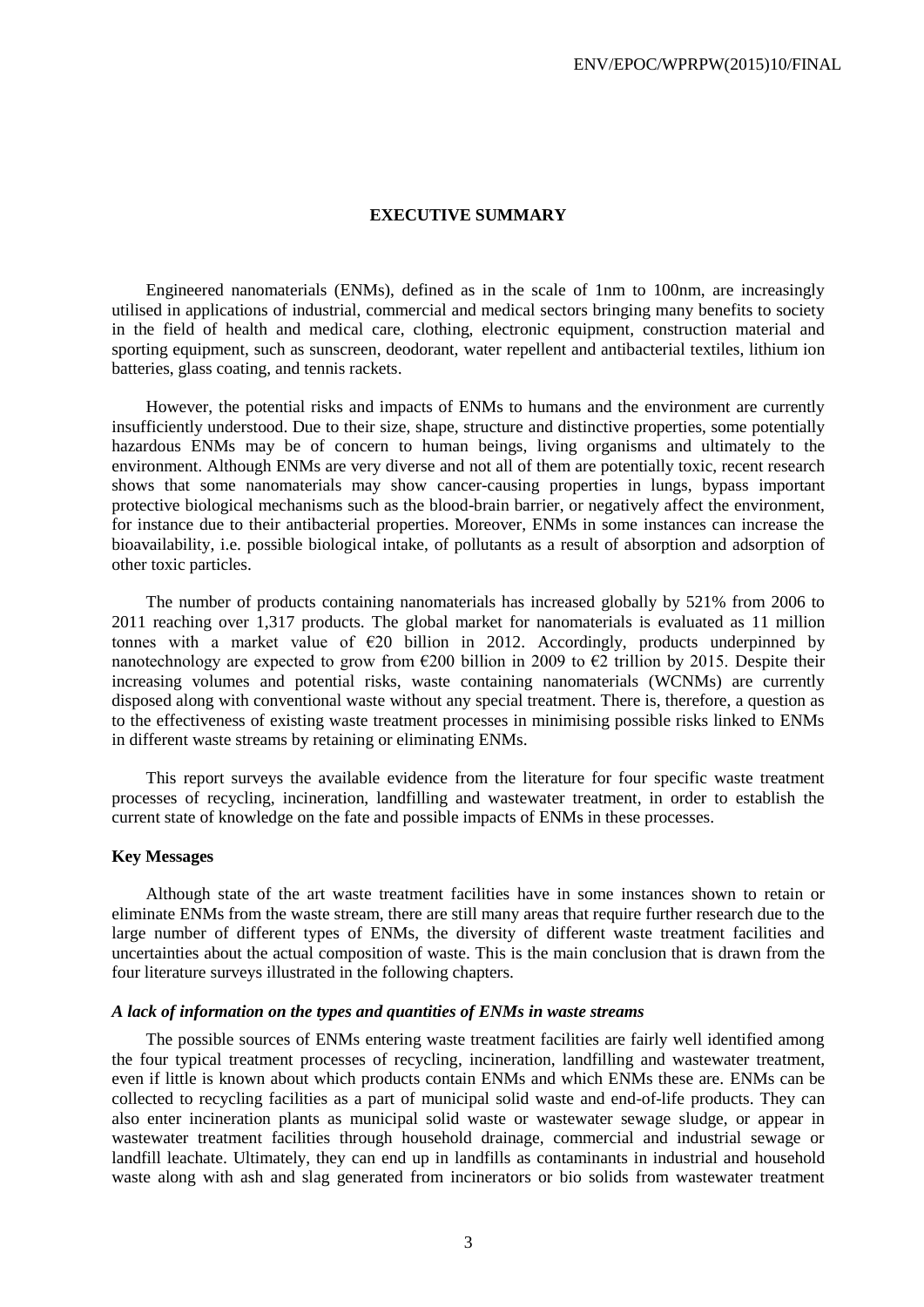plants. An important knowledge gap is linked to a lack of information on the types and quantities of ENMs entering different waste streams.

## *While state of the art waste treatment processes may be able to retain a large share of ENMs, significant amounts of emissions are likely to be released into the environment nevertheless and more research is needed to generalise initial findings*

Initial findings suggest that a large share of ENMs could be captured, diverted or eliminated by state of the art waste treatment processes, however with different levels of uncertainty. While a large amount of ENMs may be retained or eliminated by state of the art waste treatment processes, a significant share of ENMs may still be released as emissions, which is a cause for concern. Pilot wastewater treatment plants are able to capture and divert over 80% of ENMs by mass into solid sludge through aerobic processes for some types of nanomaterials, whereas the residuals would remain in the form of ENMs and appear in surface water. Similarly, incinerators with effective flue gas treatment systems, i.e. exhaust gas filters, may be able to capture ENMs and divert them into fly and bottom ash, however accompanied by contradictory results in terms of the removal efficiency. There is significantly less information available for landfilling and recycling operations. In general, initial research has only been able to draw findings for a few types of ENMs for each waste treatment process, where many of them rely on laboratory testing or modelling results, and therefore the fate of ENMs in these waste treatment plants still comprises of a moderate level of uncertainty.

#### *Best available technologies currently appear most effective in minimising risks*

Under these circumstances, where the fate, impacts and risks of ENMs are still relatively uncertain, the application of best available technologies (BAT) in waste treatment facilities, although they are not specifically designed to address ENMs, appear to be a pragmatic approach to minimising risks linked to ENMs in waste flows.

As a consequence, there are serious additional concerns about the effectiveness of waste treatment processes that use sub-standard technologies, such as incinerators with insufficient flue gas treatment or uncontrolled landfills. These technologies are still wide-spread in many parts of the world and virtually nothing is currently known about their effectiveness in retaining ENMs.

## *Nevertheless, subsequent steps for treating residual waste and material recovery may lead to the release of ENMs into the environment*

Even if state of the art waste treatment processes may successfully capture, divert or eliminate ENMs, there are concerns that subsequent steps of treating residual wastes and/or material recovery may lead to their release into the environment. The most alarming case is perhaps the agricultural application of wastewater sludge. The potential transformation of ENMs in soil, their interactions with plants and bacteria in the rhizosphere, and their transfer to surface water has never been studied in depth. Another case of concern is that ENMs can be collected as residual ashes such as fly ash and bottom ash in incinerators or solid sludge in wastewater treatment plants and transferred to landfills for final disposal where the fate of ENMs is still unknown. In addition, there are potential concerns over secondary materials produced from recycling processes which can be contaminated with ENMs.

#### *Furthermore ENMs can have negative effects on certain waste treatment processes themselves*

ENMs may also have negative effects on the waste treatment processes itself. Surface functionalised nanomaterials, may slow down the transformation kinetics of nanomaterials in wastewater treatment plants and may have negative effects on the entire process. Similarly, certain organic substances present in landfill leachate could lead to stabilise ENMs and potentially result in lowered performance of leachate treatment. Moreover, ENMs may inhibit specific processes that prevent pollutants and excess nutrients from leaching into the environment known as anaerobic or denitrification processes in wastewater treatment facilities, and this behaviour may ultimately deteriorate the plant's capacity to reduce toxicity in sludge.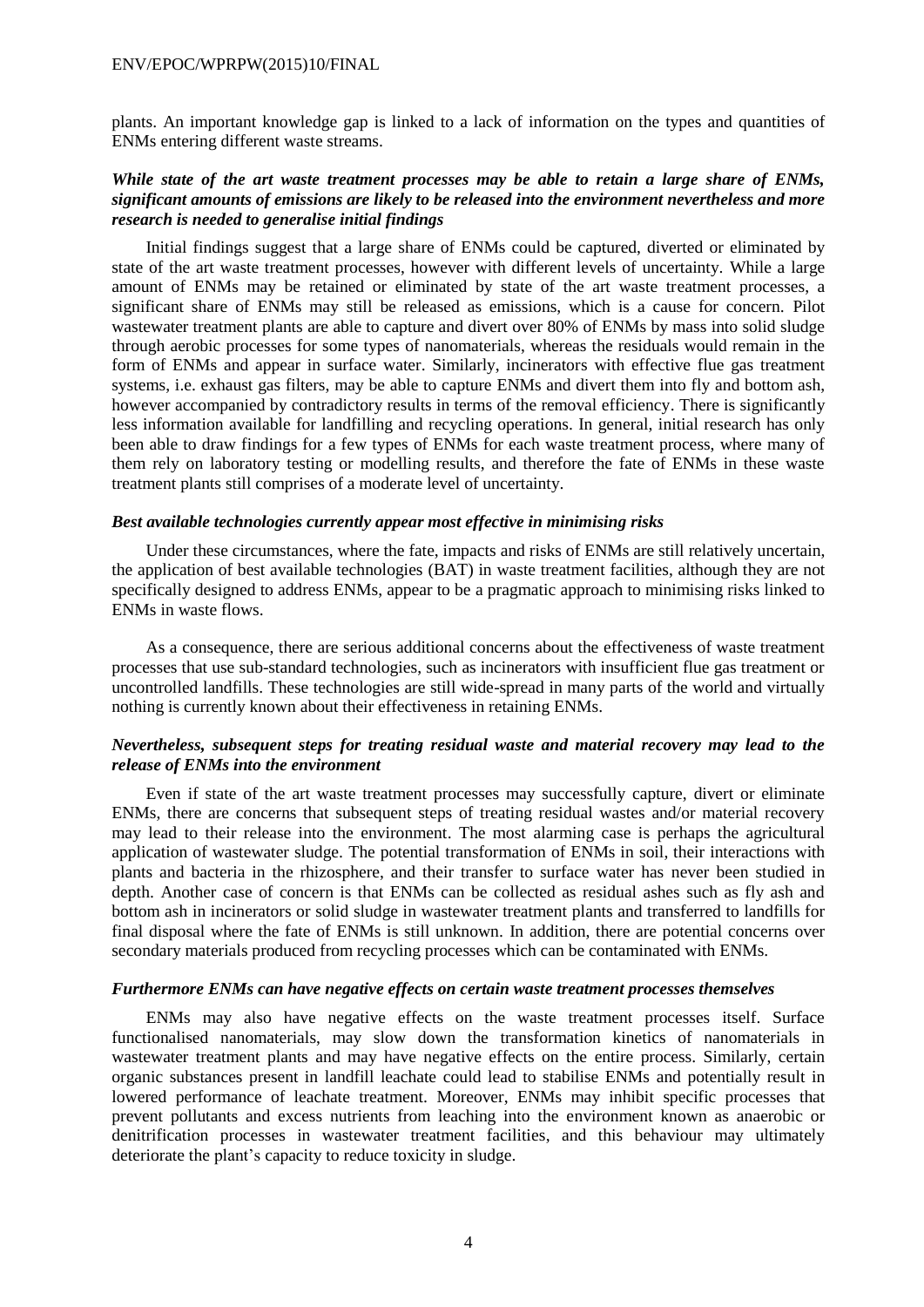## **Future Research Areas and Possible Approaches**

As a consequence, the following areas for further research are recommended:

## *Identification and Quantification of ENMs in waste flows*

• Identify the types and quantities of ENMs entering waste treatment processes.

## *Behaviour and Fate of Nanomaterials in Waste Treatment Processes*

- Assess the effectiveness of real scale operations such as actual plants or pilot plants incorporating all stages of waste treatment processes and using actual waste products.
- Deepen the understanding of the fate of ENMs in waste treatment processes in the following areas in particular:
	- Where scientific findings are currently contradictory (anaerobic and denitrification processes of wastewater treatment, flue gas treatment of incinerators).
	- Where there is an insufficient number of studies available (recycling facilities, landfills).

# *Potential Emissions of ENMs from Residual Waste and/or Material Recovery*

- Investigate the impact of agricultural application of sludge containing ENMs.
- Investigate the effectiveness of landfills in serving as a final sink for ENMs.
- Investigate potential risks of secondary materials that contain ENMs.

## *Emission control and Best Available Technologies*

- Determine the effectiveness of best available waste treatment technologies in retaining or eliminating ENMs and protecting workers from exposure to ENMs.
- Assess effectiveness or impacts of sub-standard waste treatment technologies (e.g. incinerators with inadequate flue gas treatment, clay liners in older landfills or uncontrolled landfills)
- Research effective measures to capture, divert or eliminate ENMs from waste streams and residual waste.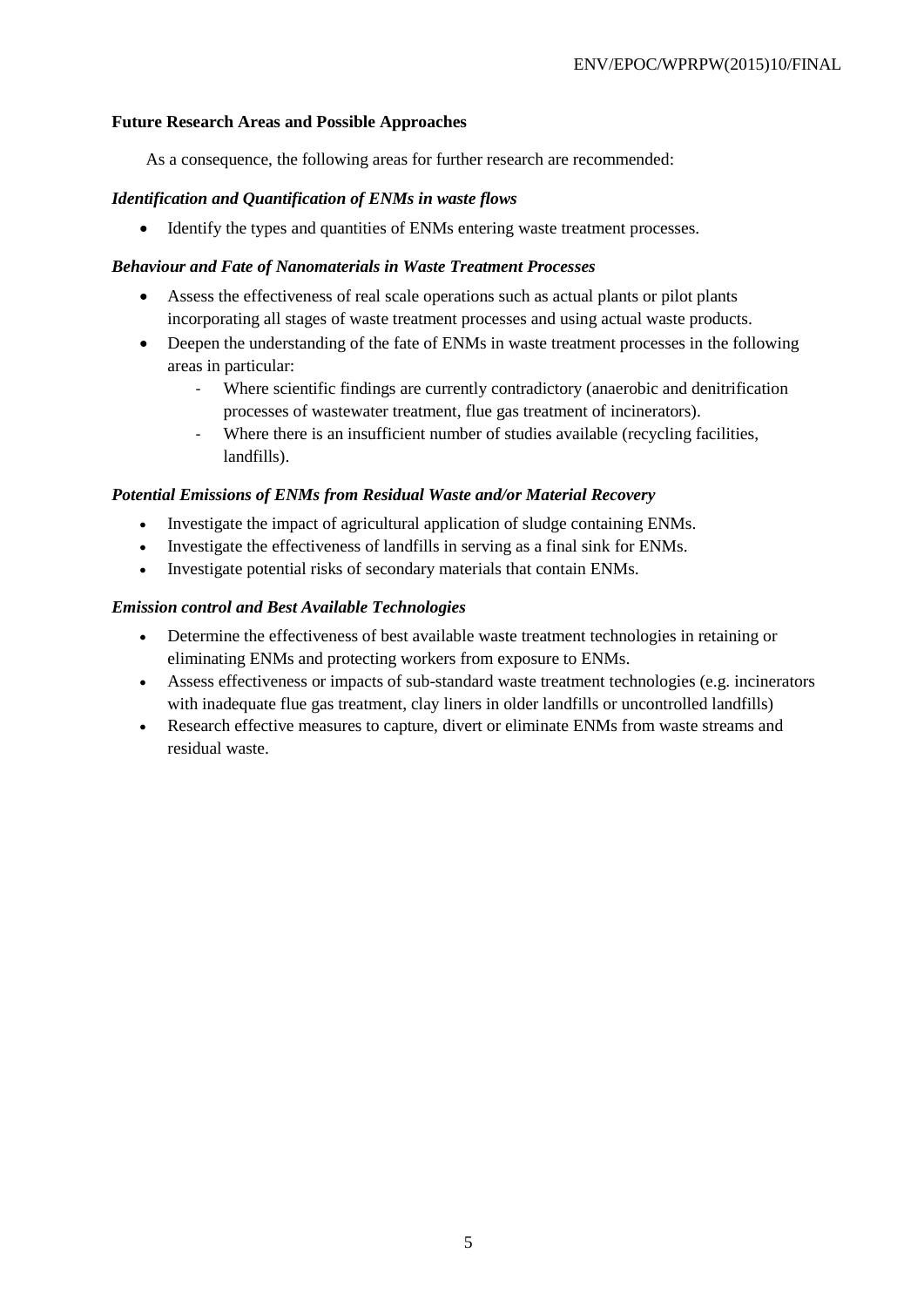## **NANOMATERIALS IN WASTE STREAMS - CHAPTER 1**

#### **1. Overview and Recommendations**

1

Nanotechnologies are increasingly utilised in advanced applications of industrial, commercial and medical sectors bringing many benefits to society (Brar *et al*., 2010). However, their potential risks and impacts to human beings and the environment are currently insufficiently understood and under investigation. Nanomaterials, defined as materials of which a single unit are sized between 1 to 100nm, have distinctive features which can benefit various applications from health and medical care, clothing, electronic equipment, construction material and sporting equipment (PEN, 2013). For example, some nanomaterials can be utilised in sunscreen for its properties of shielding UV light, while other nanomaterials have anti-bacterial features useful for deodorant and textiles. Certain nanomaterials can be used in lithium ion batteries to extend their product life while other types of nanomaterials can be applied to building material and glass coating to retain self-cleaning features. Nanomaterials are also used in tennis rackets to achieve lightweight performance and durability.

The number of products containing nanomaterials has increased by 521% from 2006 to 2011 reaching over 1,317 products according to the Woodrow Wilson International Centre for Scholars (WWICS) Nanotechnology Consumer Products Inventory (WWICS, 2011). In 2012, the global market for nanomaterials was evaluated at 11 million tonnes with a market value of  $\epsilon$ 20 billion. Accordingly, products underpinned by nanotechnology are expected to grow from  $\epsilon$ 200 billion in 2009 to  $\epsilon$ 2 trillion by 2015. (EU, 2015, 2012).

However, due to their size, shape, structure and distinctive properties, recent research indicates that some nanomaterials may represent a risk to human health, living organisms and the environment. For example, some nanomaterials may potentially show cancer-causing properties in lungs while other nanomaterials with antibacterial properties may potentially harm ecosystems when they reach the environment (Struwe *et al*., 2012). Moreover, some nanomaterials are able to bypass important protective biological mechanisms such as the blood-brain barrier, which may produce adverse effects related to neurotoxicity (Australia, Department of Health, 2013). Nanomaterials, in some instances, can also increase the bioavailability of pollutants as a result of absorption and adsorption of toxic particles (Farré *et al.,* 2009; He *et al.,* 2012; Gao *et al.,* 2008; Cheng *et al.,* 2004; Yang *et al.,* 2006).

The assessment of exposure to nanomaterials in the environment is identified as a significant issue (Gottschalk and Nowack, 2011), even though it is sometimes challenging to distinguish engineered nanomaterials (ENMs), which are designed and manufactured for specific purposes, from naturally occurring nanomaterials such as metallic silver nanomaterials naturally produced by UV radiation or metallic mercury naturally formed under anoxic conditions (von der Kammer *et al*., 2014).

This publication focuses on engineered nanomaterials as defined by the International Organization for Standardization (ISO) (see Box 1) and it focuses on these materials to the extent that they are contained in different waste streams, which in the following will be termed "waste containing nanomaterials" (WCNM).<sup>1</sup>

<sup>&</sup>lt;sup>1</sup> The term "nanowaste", which is also sometimes encountered in the literature, should only be used for specific waste containing high levels of nanomaterials generated by nanomaterial production, i.e. in an industrial context.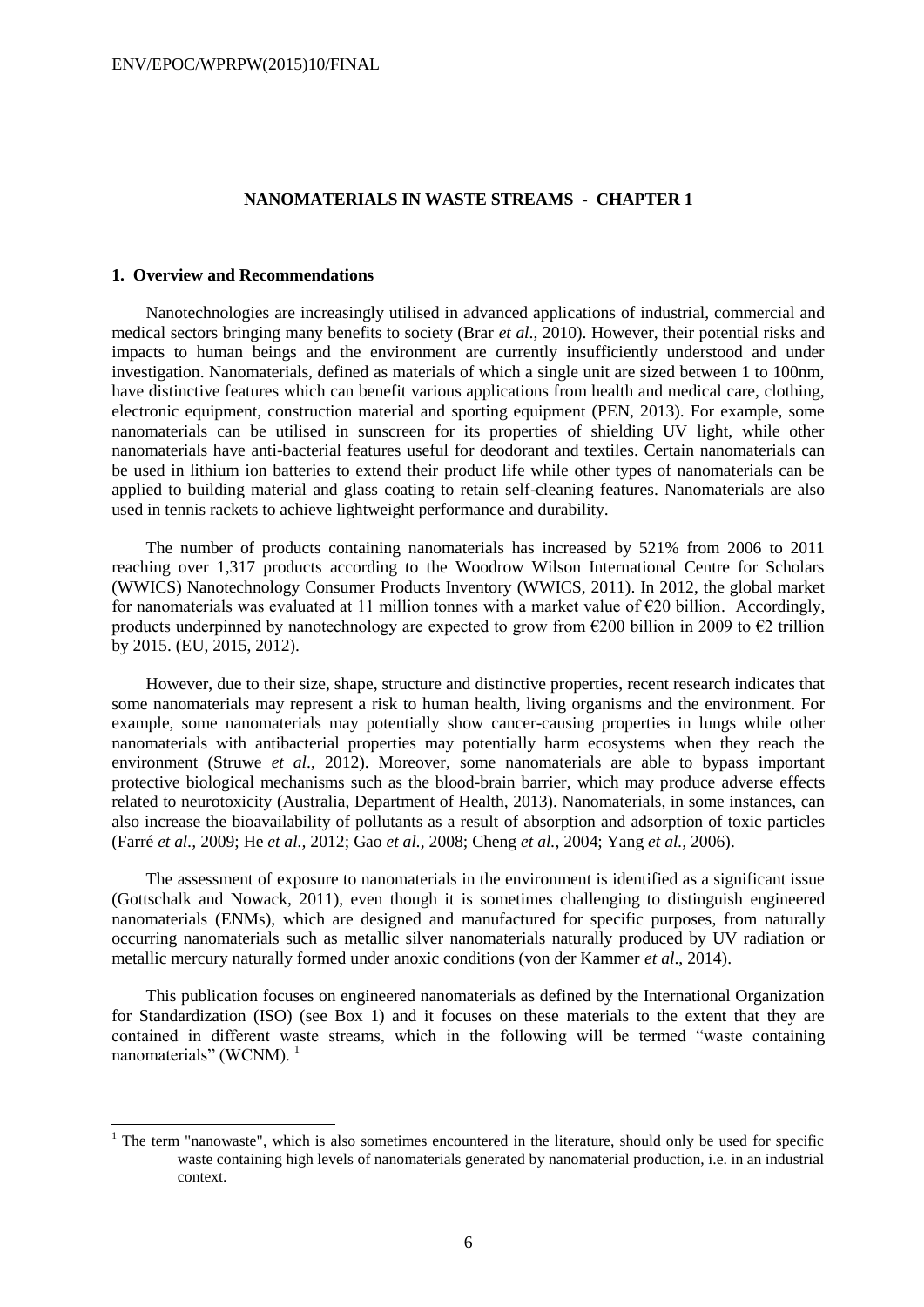| <b>Box 1. Definitions of Nanomaterials</b>                                                                                                                                                                                             |                                                                                                                                                                                                                          |  |  |
|----------------------------------------------------------------------------------------------------------------------------------------------------------------------------------------------------------------------------------------|--------------------------------------------------------------------------------------------------------------------------------------------------------------------------------------------------------------------------|--|--|
| Nanoscale:                                                                                                                                                                                                                             | Size range from approximately 1 to 100 nm.                                                                                                                                                                               |  |  |
|                                                                                                                                                                                                                                        | Nanomaterial: Material with any external dimension in the nanoscale or having internal structure or surface<br>structure in the nanoscale. This generic term is inclusive of nano-object and nanostructured<br>material. |  |  |
| Nano-object:                                                                                                                                                                                                                           | Material with one, two or three external dimensions in the nanoscale.                                                                                                                                                    |  |  |
|                                                                                                                                                                                                                                        | Nanostructured material: Material having internal nanostructure or surface nanostructure.                                                                                                                                |  |  |
|                                                                                                                                                                                                                                        | Nanostructure: Composition of inter-related constituent parts, in which one or more of those parts is a<br>nanoscale region.                                                                                             |  |  |
|                                                                                                                                                                                                                                        | Engineered nanomaterial: Nanomaterial designed for a specific purpose or function                                                                                                                                        |  |  |
| Note: Engineered nanomaterials (ENMs) and manufactured nanomaterials (MNMs) are used synonymously in<br>various research documents however we will align to ENMs in this documentation for the purpose to align with<br>ISO standards. |                                                                                                                                                                                                                          |  |  |
| Source: ISO/TS 80004-1:2010 and ISO/TS 12901-1:2012                                                                                                                                                                                    |                                                                                                                                                                                                                          |  |  |

## **1.1 What is the link to waste management?**

With increasing industrial and commercial applications of nanomaterials, it can be asserted that more nanomaterials are entering waste streams and could subsequently affect end-of-life disposal processes (NEEPH, 2011).

The purpose of waste management is either to recycle waste materials to produce secondary raw materials or to dispose of waste materials, by landfilling, incinerating or storing them in an adequate manner. End-of-life products containing nanomaterials are part of the main solid municipal waste stream and thus subject to four different treatment pathways:

## 1. *Recycling facilities*

There are generally several stages in the recycling process. For example, synthetic materials and metals are shredded in order to homogenise the size of waste particles or separate out unwanted materials. Particles can be released and dust containing nanoparticles can be created. For work safety reasons these processes already take place under specific conditions that prevent such dust from coming into contact with human beings or the environment.

2. *Incineration facilities*

Waste is mixed and thermally treated in incineration plants. Combustible parts are destroyed and residues leave the combustion chamber either as slag or as dust in the flue gas. Modern flue gas filter and cleaning facilities reduce the amount of hazardous substances to the detectable minimum. However, very little information exists about the efficiency of cleaning in respect to nanomaterials. In the worst case the particles are not collected or destroyed and leave the chimney unfiltered into the environment.

## 3. *Landfilling facilities*

Landfilling of untreated (biodegradable, combustible) waste is still the major waste management technique in many countries. Depending on how and where landfilling is organised and practised, nanomaterials may leave the landfill by emission into air, water, and possibly soil.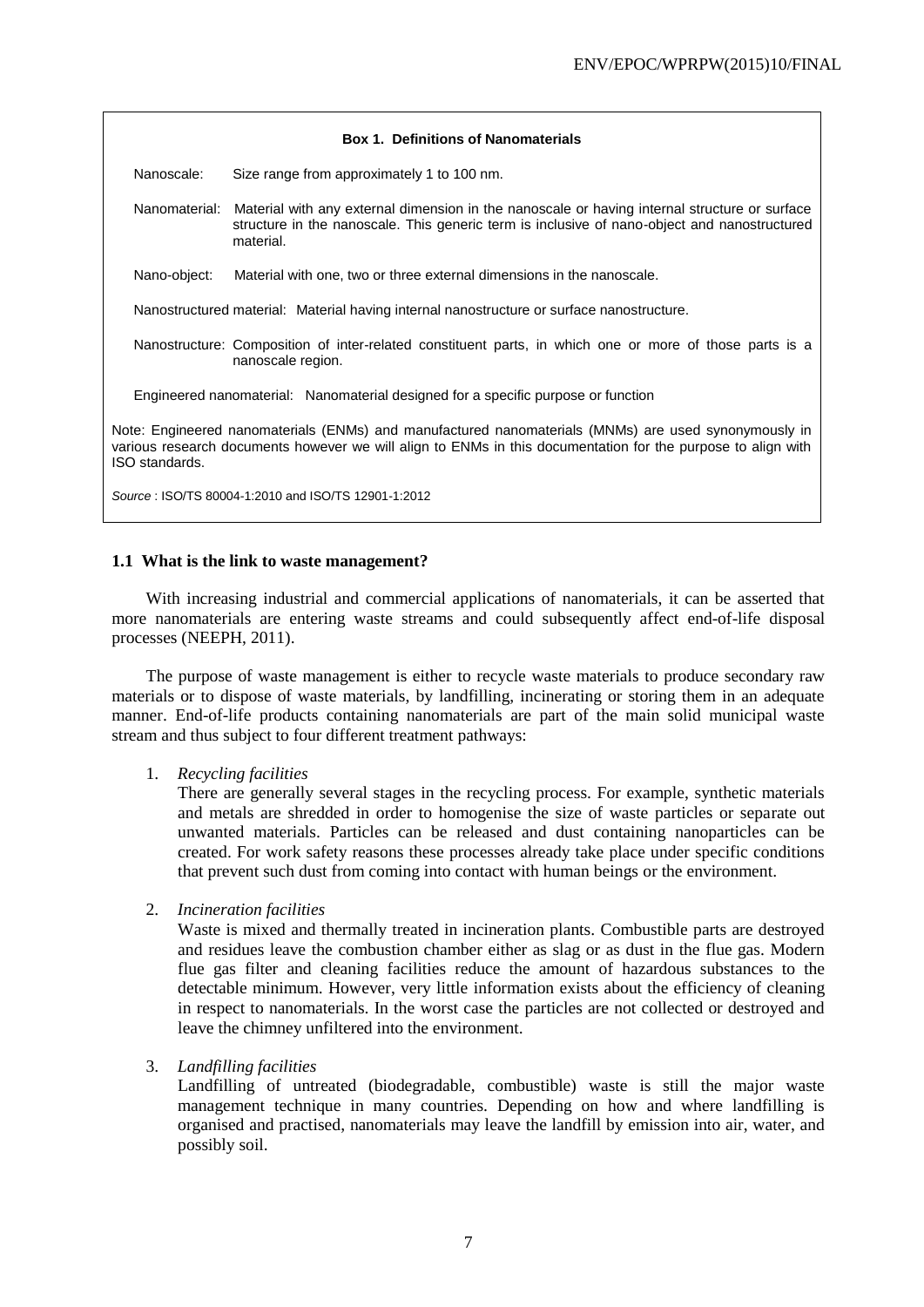#### 4. *Wastewater treatment facilities*

Products containing nanomaterials can release nanomaterials during their use-phase and in contact with water. This is the case for example when textiles are washed in a washing machine or from surface coatings. As a result, nanomaterials can be found in waste waters and thus in the sewage sludge of waste water treatment plants which may be incinerated or used as a fertilizer in agriculture. A lack of knowledge exists on environmental impacts resulting from the use of sewage sludge in agriculture.

To what extent are increasing amounts of ENMs in waste streams retained or eliminated by different waste treatment processes and what is their impact on the effectiveness of these processes? This is the main question that is posed to this research. To this end, this publication provides a literature review of the four specific waste treatment processes of recycling, incineration, landfilling, and wastewater treatment. It aims to clarify the current state of knowledge on the fate and possible impacts of ENMs in these processes.

This section will first summarise the current state of knowledge on the fate of WCNMs in waste treatment processes based on the insights provided in the four subsequent chapters and then identify some possible ways forward. Following this overview, a study on the fate and possible impact of nanomaterials in recycling facilities is provided in chapter 2, a study on the current information of WCNMs in incineration processes in chapter 3, an investigation on the possible impacts of WCNMs in landfills in chapter 4, and an examination on WCNMs in wastewater treatment processes in chapter 5.<sup>2</sup>

## **1.2 What is the current state of knowledge on the fate of WCNMs in waste treatment facilities?**

Although state of the art waste treatment facilities are likely to collect, divert or illiminate a large share of nanomaterials from these waste streams, there is still a fair amount of uncertainty associated with their final disposal, requiring more research in this area. This is the main conclusion that is drawn from the four literature surveys illustrated in the following chapters. The possible sources of WCNMs and the interconnections between these waste treatment processes are fairly well identified. However, the types and quantities of ENMs entering these waste streams are still largely unknown. Moreover, the available studies on the fate and possible impact of ENMs in waste treatment processes provides a mixed picture, with certain types of ENMs relatively more researched, for example nano-silver (nAg), nano-titanuim oxide (nTiO<sub>2</sub>), nano-zinc oxide (ZnO), nano-cerium oxide (nCeO<sub>2</sub>) and carbon nanotubes (CNTs). On the other hand, others lack information, for example metals such as nano-iron (nFe), nanoaluminium (nAl), nano-platinum (nPt), or nano-zirconium (nZr), metal oxides such as nano-silica  $(nSiO<sub>2</sub>)$ , or nanoclay. In general, research is not sufficiently developed to draw concrete conclusions at this point.

## *What are the types and quantities of ENMs in waste streams?*

1

The possible sources of ENMs entering waste treatment facilities are fairly well identified among the four typical treatment processes of recycling, incineration, landfilling and wastewater treatment even if little is known about which products contain ENMs and which ENMs these are. ENMs can be in forms of pure nanomaterials, items contaminated with nanomaterials, liquid suspensions containing nanomaterials or solids which have friable nanomaterials (BSI, 2007), and they could be potentially released through mass production of ENMs, distribution, consumption and final disposal of products containing ENMs (NEEPH, 2011). They can be collected to recycling facilities as a part of municipal solid waste and end-of-life products. They can also enter incineration plants as municipal solid waste or wastewater sewage sludge (Asmatulu *et al*., 2012; Boldrin *et al*. 2014; Ganzleben *et al*., 2011; Keller A.A. *et al*., 2013; Reinhart *et al*., 2010; Nowack *et al*., 2013), or appear in waste water treatment facilities through household drainage, commercial and industrial sewage or landfill leachate (Auffan *et* 

<sup>&</sup>lt;sup>2</sup> These case studies on WCNMs in recycling, incineration, landfilling and wastewater treatment were prepared by Switzerland, Germany, Canada and France respectively. The OECD Secretariat is thankful for the support that these countries provided and without which this work would not have been possible.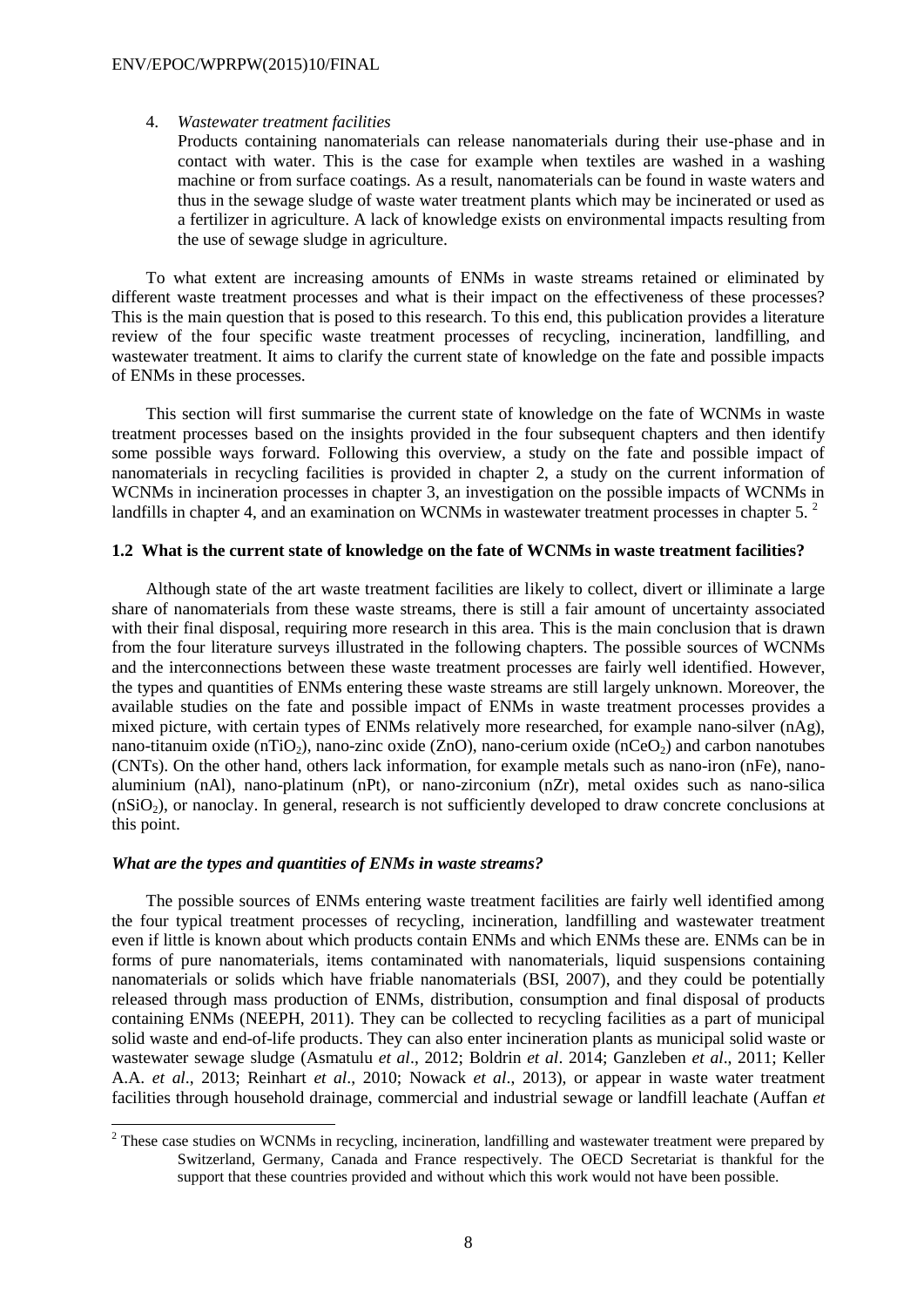*al*., 2010a, 2010b; Musee, 2011; Kiser *et al*., 2009; Westerhoff *et al*., 2011). Ultimately, they can end up in landfills as contaminants in industrial and household waste along with ash and slag generated from incinerators or bio solids from wastewater treatment plants (DiSalvo *et al*., 2008; Mueller *et al*., 2012).

These possible sources are compiled in Table 1.

| <b>Waste Treatment Processes</b>       | <b>Possible Sources of ENMs</b>                                                                                                    |
|----------------------------------------|------------------------------------------------------------------------------------------------------------------------------------|
| <b>Recycling Facilities</b>            | • Municipal solid waste                                                                                                            |
| <b>Incineration Plants</b>             | • End-of-life products<br>• Municipal solid waste<br>• Sludge and bio solids from was tewater treatment plants                     |
| Landfills                              | • Municipal solid waste<br>• Fly ash and bottom ash from incinerators<br>• Sludge and bio solids from was tewater treatment plants |
| <b>Wastewater Treatment Facilities</b> | • Household drainage<br>• Commercial and industrial sewage<br>• Landfill leachate                                                  |

#### **Table 1. Possible sources of WCNMs**

However, the types and quantities of ENMs entering these waste streams are still unidentified to date (Health Council of the Netherlands, 2011). Given that there is a significant increase in products containing ENMs and that eventually need to be disposed of, it is anticipated that more and more ENMs are entering these waste streams. The waste treatment processes can be potentially affected according to the types and/or volumes of ENMs and therefore the identification and quantification of flows of ENMs has been recognised as one of the priority issues from all four chapters of recycling, incineration, landfilling, and wastewater treatment.

#### *Are ENMs being captured in waste treatment processes?*

Initial findings suggest that a large share of ENMs could be captured, diverted or eliminated by state of the art waste treatment processes, however with different levels of uncertainty. While a large amount of ENMs may be retained or eliminated by state of the art waste treatment processes, a significant share of ENMs may still be released as emissions, which is a cause for concern.

Municipal wastewater treatment has been investigated for some types of nanomaterials such as nano-titanuim oxide (nTiO<sub>2</sub>), nano-silver (nAg), nano-cerium oxide (nCeO<sub>2</sub>) or nano-copper (nCu). Pilot wastewater treatment plants were able to capture and divert over 80% of ENMs by mass into solid sludge in its aerobic processes through transformation, bacterial aggregation, biological polymer adsorption and sedimentation (Kiser *et al*., 2009 and 2010; Kaegi *et al*., 2011; Ganesh *et al*., 2010; Wang *et al*., 2012; Gomez-Rivera *et al*., 2012). As a result, the residuals would remain in the form of ENMs and appear in surface water (Tiede *et al*., 2010; Kim *et al*., 2010).

Other studies focused on waste incinerators and found that state-of-the-art flue gas treatment systems could capture a significant share of ENMs diverting them into fly ash and bottom ash. However, the removal efficiency of ENMs was reported differently across several studies. Some studies suggest that electrostatic precipitators and wet flue gas purification systems effectively remove most ENMs from emissions in the case of nano-cerium dioxide (nCeO<sub>2</sub>) (Walser *et al.*, 2012), whereas other studies conclude that up to 20% could pass through these systems requiring additional preventive mechanisms to retain these (Roes *et al*., 2012).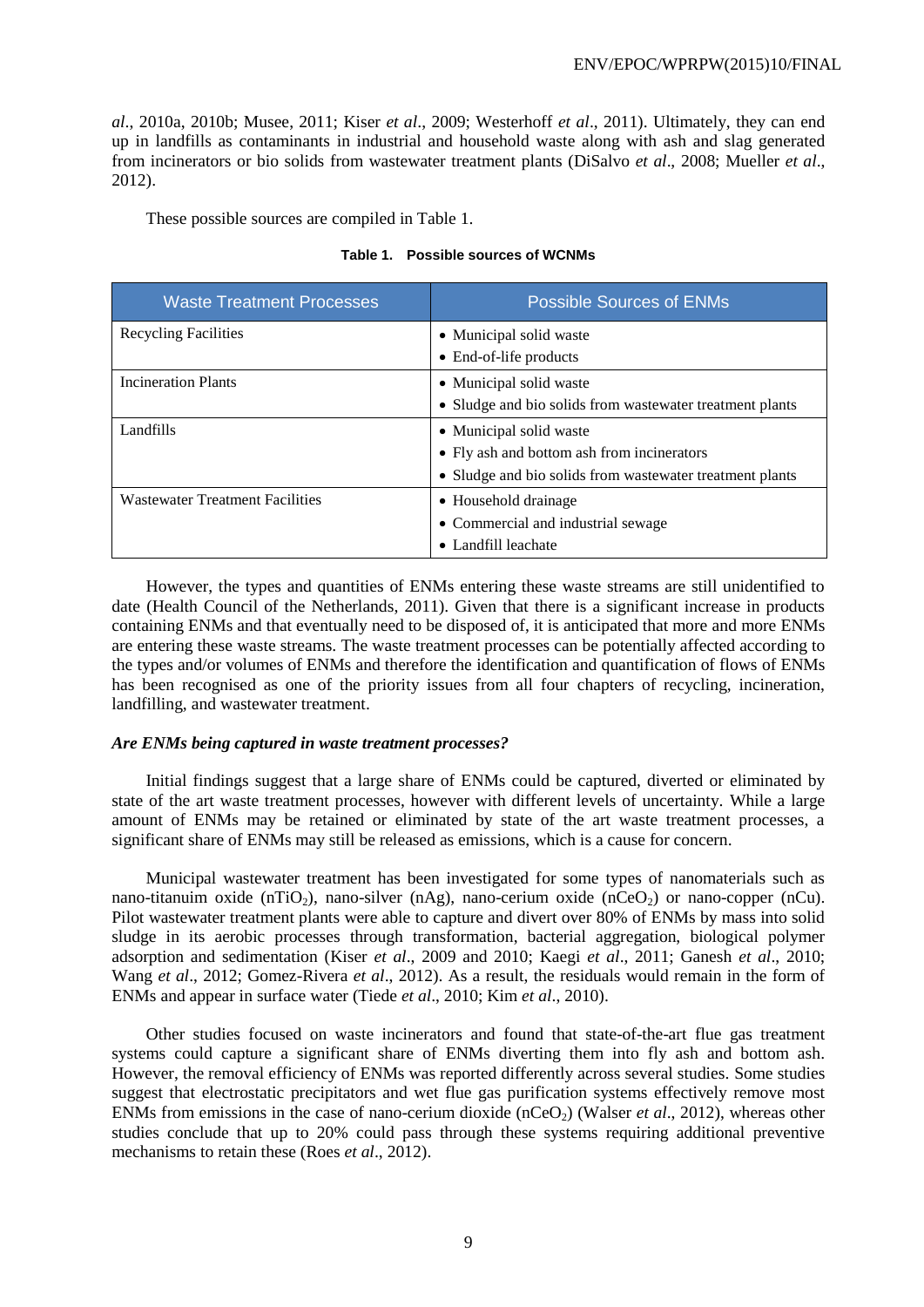There is significantly less information available for landfilling operations. Based on the results of municipal wastewater treatment studies, it is suspected that the treatment processes for landfill leachate may display similar levels of effectiveness in capturing ENMs through aggregation and agglomeration with organic matter and bacteria (Bottero, J. Y. *et al*., 2014; Kaegi, *et al*., 2011; Westerhoff, *et al*., 2013). However, leachate is an aqueous effluent that is quite different from municipal wastewater and more specific studies would be required to confirm this expectation. Only very few studies investigate the effectiveness of landfill liners in retaining ENMs from leaching to the environment and initial findings are contradictory where they are available (Boylard *et al*., 2013; Lozano and Berge, 2012; Siddique, 2013). Moreover, the extent to which the landfill surface or landfill gas can release ENMs to the environment has never been studied in depth.

Finally, the fate of nanomaterials in recycling processes, including dismantling, shredding and thermal processes is unclear because of challenges in ENM exposure measurement in actual working environments (Gottschalk and Nowack, 2011). Therefore, these studies have largely relied on modelling results.

In general, initial research has only been able to draw findings for a few types of ENMs and many studies have relied on laboratory experiments or modelling results, rather than investigating existing facilities. The fate of ENMs in different waste treatment plants, therefore, still comprises of a level of uncertainty and requires further investigation.

#### *Can ENMs negatively affect leachate and wastewater treatment processes?*

Beyond concerns relating to the capacity of waste treatment operations in retaining ENMs, there are also questions as to whether ENMs could have negative effects on the waste treatment processes itself. For instance, surface functionalised nanomaterials, which are relatively stable with limited aggregation and sedimentation levels in the aerobic processes, may slow down the transformation kinetics of nanomaterials in wastewater treatment plants and negatively affect the entire process (Auffan *et al*., 2010a; Barton *et al*., 2013; Kiser *et al*., 2010).

Furthermore, research suggests that certain ENMs may also inhibit anaerobic or denitrification processes in municipal wastewater treatment facilities. It is reported that ENMs with metallic properties at high concentrations may inhibit the anaerobic or denitrification process with impact on bacterial communities and ultimately deteriorate the plant's capacity to reduce toxicity in sludge (Arnaout and Gunsch, 2012; Holden *et al*., 2014; Kiser *et al*., 2010; Klaine *et al*., 2008; Nguyen, 2013; Yang *et al*. 2013). Better information on the types and quantities of ENMs entering these processes could help to anticipate the potential risks.

Similarly, organics such as humic and fluvic acid in leachate could also stabilise ENMs minimising aggregation and reducing precipitation potentially leading to poor performance of leachate treatment facilities (Hyung and Kim, 2008, Saleh *et al*., 2010, Lin and Xing, 2008).

#### *What are the issues raised by the linkages of waste treatment processes and residual waste?*

Even though there is some evidence that state of the art waste treatment processes may successfully capture, divert or eliminate ENMs from waste streams into solid sludge in wastewater treatment processes or fly ash and bottom ash in incineration processes, there are concerns that subsequent steps of treating the residual wastes and/or material recovery may lead to potential releases into the environment.

The most alarming case is perhaps the agricultural application of wastewater sludge. According to a study from France, more than half of the country's wastewater sludge is currently used for soil fertilisation in agriculture (ADEME, 2004). Given that increasing amounts of ENMs are entering wastewater treatment processes, there is a risk that more and more ENMs are contained in wastewater sludge. The potential transformation of ENMs in soil, their interactions with plants and bacteria in the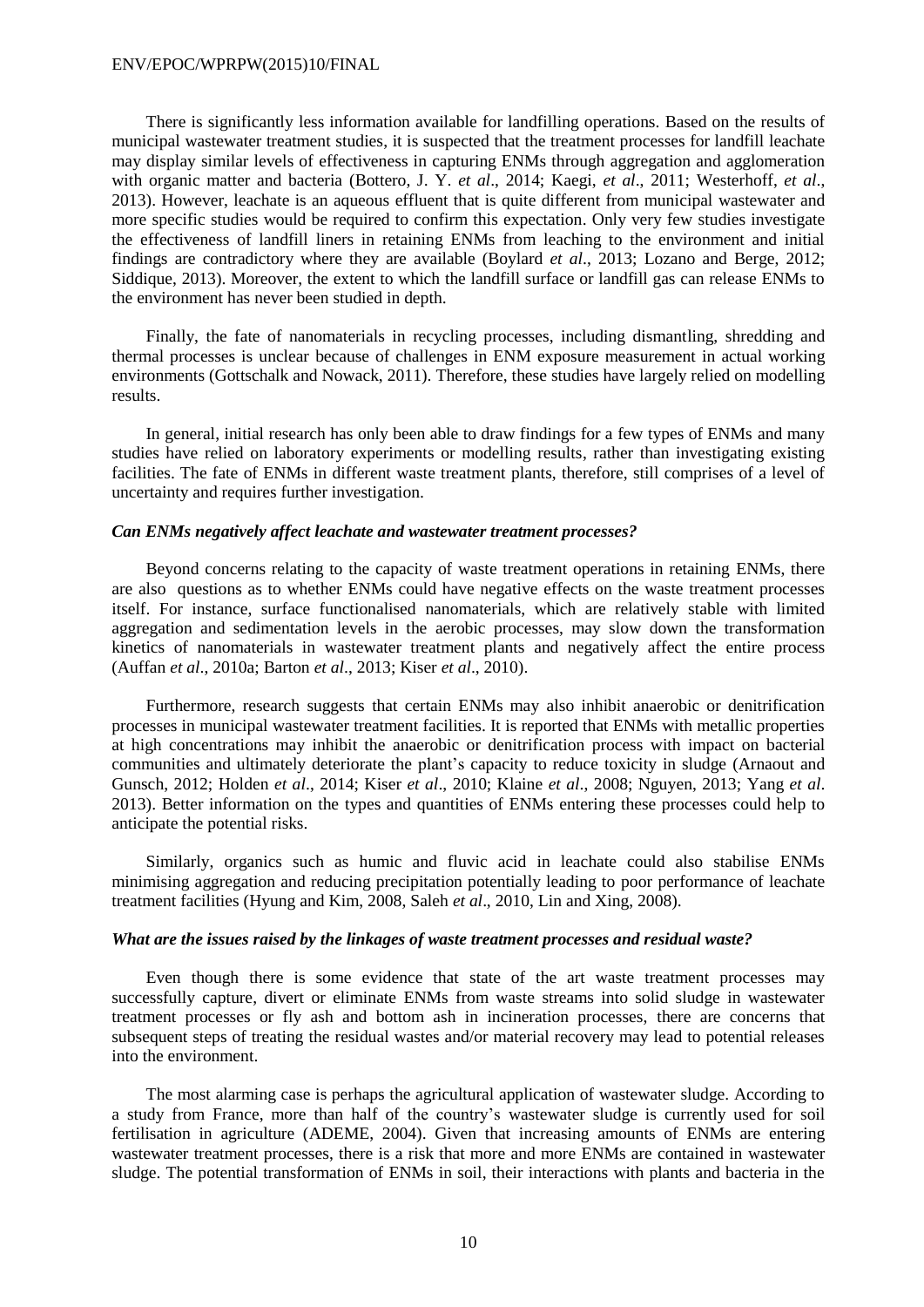rhizosphere, and their transfer to surface water has never been studied in depth, and the ultimate fate of ENMs disposed of in this way therefore remains a major area of uncertainty.

Similarly, the relatively limited knowledge of the fate of ENMs in landfills is another cause of concern as these are typically the final sinks where residual waste from incineration and wastewater treatment will be disposed of . Incinerators collect ENMs through their filters, accumulate them as fly ash and bottom ash, which is then sent to landfills for final disposal (Mueller *et al*., 2013). Similarly, solid sludge from wastewater treatment may be sent to landfills in some occasions (DiSalvo *et al*., 2008, Lui *et al*., 2014, Westerhoff *et al*., 2013).

Further issues may arise when material is recovered from the waste stream for the use in different applications, as secondary materials may be contaminated with ENMs and their potential risks are largely unknown (Chaudhry *et al*., 2009). This includes cases of industrial application of incinerator fly and bottom ash, for instance in road construction. The possible leakage routes from waste treatment operations are summarised in Table 2.

| <b>Waste Treatment Processes</b> | Possible leakage routes                              |  |  |
|----------------------------------|------------------------------------------------------|--|--|
| Recycling                        | • Imbedded in secondary materials                    |  |  |
| Incineration                     | • Flue gas emissions to the environment              |  |  |
|                                  | • Fly ash and bottom ash to landfills                |  |  |
|                                  | • Fly ash and bottom ash to storage facilities       |  |  |
|                                  | • Bottom ash to industrial applications (e.g. roads) |  |  |
| Landfilling                      | • Landfill gas emissions to the environment          |  |  |
|                                  | • Landfill surface emissions to the environment      |  |  |
|                                  | • Leachate to leachate treatment facilities          |  |  |
|                                  | • Leachate to wastewater treatment facilities        |  |  |
| Wastewater treatment             | • Emissions to surface water                         |  |  |
|                                  | • Wastewater sludge to incinerators                  |  |  |
|                                  | • Wastewater sludge to landfills                     |  |  |
|                                  | • Wastewater sludge to agriculture applications      |  |  |

**Table 2. Possible leakage routes of ENMs from waste treatment operations**

## **1.3 How much do we know about the best ways to manage the risks identified so far?**

In a context where the fate, impacts and risks of ENMs are still relatively uncertain, a number of studies suggest that the application of best available technologies may constitute a pragmatic approach in dealing with these potential risks and the related uncertainty (Boeni, 2013; Japan Ministry of Environment, 2009; NEEPH, 2011; SRU, 2011; Struwe *et al*., 2012). Although best available technologies (BAT) are not typically designed to deal with ENMs (OECD, 2004/2007; EU, 2008), their use may be an effective way of minimising exposure. For example, in the case of Europe, the application of BAT for incineration flue gas treatment is seen to be more effective than conventional technologies in scrubbing ENMs from flue gas. Similarly, it is perceived that modern engineered landfills are better able to prevent releases of ENMs than un-engineered landfills.

In recycling facilities, where workers may be exposed to ENMs through shredding, thermal and dismantling processes, workers could be protected through a range of safety measures such as:

1. Technical measures (minimising dust through sealing, extracting, filtering, isolation and ventilation, use of wiping by damp cloth altering blowing etc.)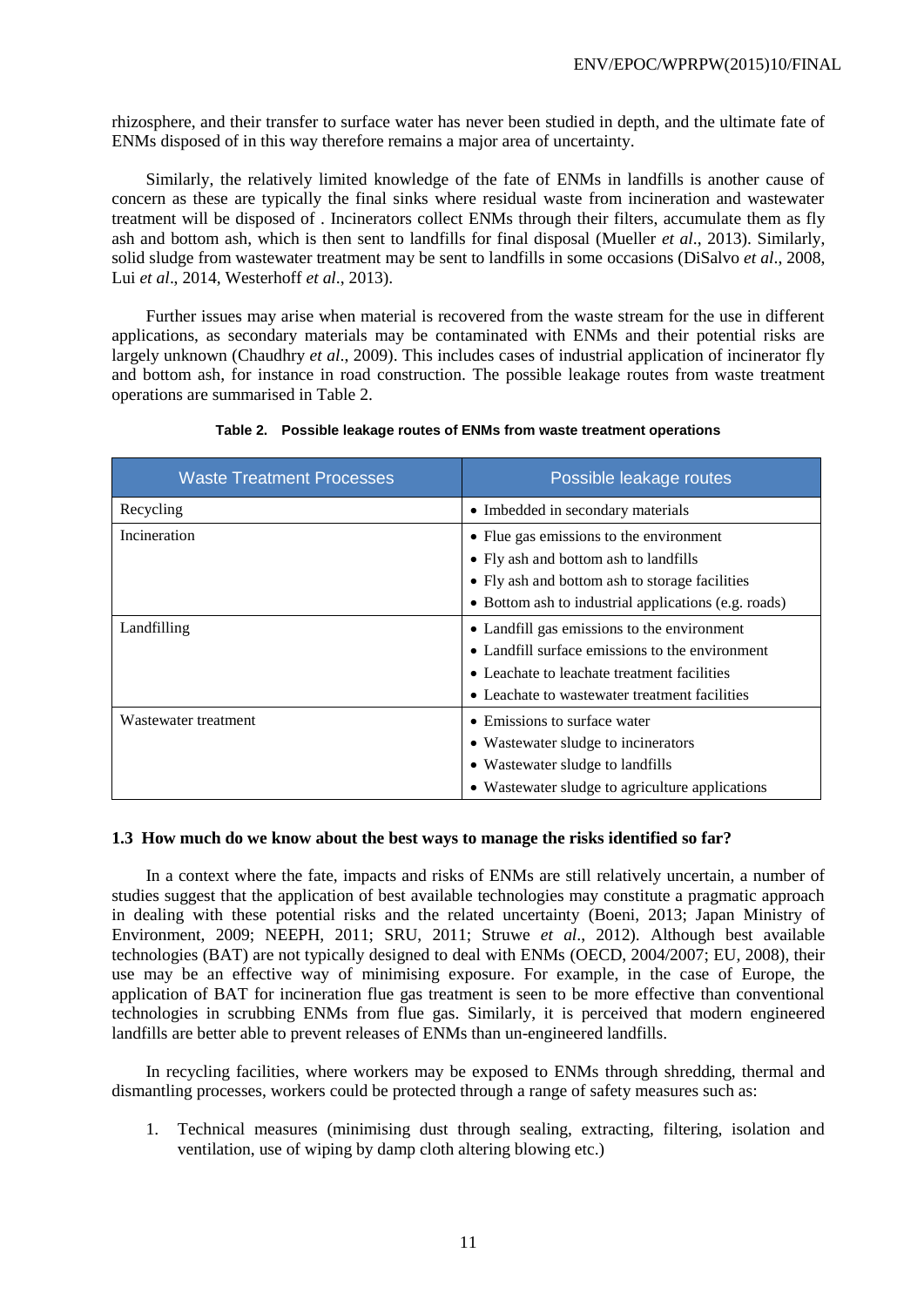- 2. organisational measures (minimise exposure time, minimisation on persons exposed, restriction of access and instructions of personnel on hazards and protection measures), and
- 3. Personal measures (respiratory protection with particle filters, protection gloves, closed goggles, protection suit etc.) (Struwe *et al*., 2012).

As a consequence, the potential risks emanating from ENMs in different waste treatment facilities are probably significantly larger in sub-standard operations, of which many are still in operation around the globe and which are predominant in less developed parts of the world. This is an area where further research is urgently needed.

The current state of knowledge and knowledge gaps of the fate of ENMs in waste treatment processes are compiled in Table 3.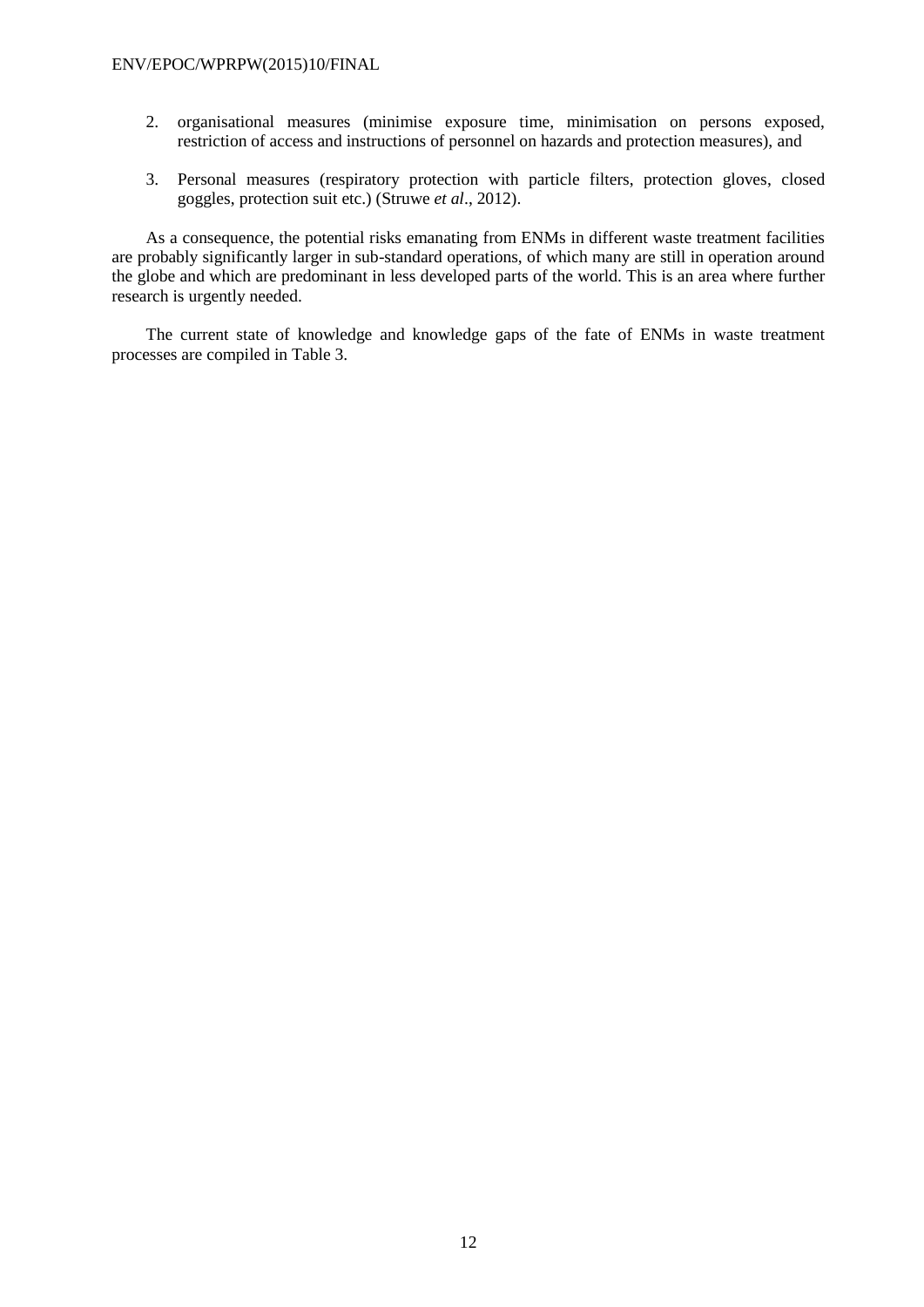| <b>Key Issues</b>                                                     | Recycling                                                                                                                                                                                                          | Incineration                                                                                                                                                                                                                    | Landfilling                                                                                                                                                                                                                                                                                                                                                                                                                                                                                                                                                                                                                                        | <b>Wastewater Treatment</b>                                                                                                                                                                                                                                                                                           |
|-----------------------------------------------------------------------|--------------------------------------------------------------------------------------------------------------------------------------------------------------------------------------------------------------------|---------------------------------------------------------------------------------------------------------------------------------------------------------------------------------------------------------------------------------|----------------------------------------------------------------------------------------------------------------------------------------------------------------------------------------------------------------------------------------------------------------------------------------------------------------------------------------------------------------------------------------------------------------------------------------------------------------------------------------------------------------------------------------------------------------------------------------------------------------------------------------------------|-----------------------------------------------------------------------------------------------------------------------------------------------------------------------------------------------------------------------------------------------------------------------------------------------------------------------|
| Identifying possible<br>sources                                       | • The possible sources of ENMs entering waste treatment facilities are fairly identified<br>• Information on types and quantities of ENMs entering these waste streams need to be clarified                        |                                                                                                                                                                                                                                 |                                                                                                                                                                                                                                                                                                                                                                                                                                                                                                                                                                                                                                                    |                                                                                                                                                                                                                                                                                                                       |
| Capturing ENMs in waste<br>treatment processes                        | • Fate of nanomaterials in recycling<br>processes is unknown<br>• Challenge in measuring the<br>exposure of ENMs in actual<br>working environments.<br>• Available studies largely relied on<br>modelling results. | • Incinerators with effective flue<br>gas treatment systems are likely<br>to capture a majority of ENMs<br>and divert them to fly ash or<br>bottom ash. The effectiveness<br>however differs according to<br>different studies. | • Landfill design, site conditions,<br>and sophistication of control<br>measures including landfill gas<br>recovery, leachate collection and<br>treatment systems heavily<br>influence the release of<br>contaminants through landfill gas<br>and leachate.<br>• It is anticipated from wastewater<br>treatment studies that leachate<br>treatment would be effective in<br>capturing ENMs.<br>• There is a lack of conclusive<br>findings to determine whether<br>ENMs penetrate or migrate<br>through landfill liners.<br>• Further research on the release of<br>ENMs from landfill surface or<br>landfill gas to the environment is<br>needed. | • For few nanomaterials (TiO2, Ag,<br>CeO2, Cu) pilot wastewater<br>treatment plants were able capture<br>and divert over 80% of injected<br>ENMs by mass into solid sludge<br>in aerobic process.<br>• Relatively small amount of<br>residuals would appear in surface<br>water.                                     |
| Potential negative effects<br>of ENMs on waste<br>treatment processes | • Exposure in working conditions<br>and to the environment is of<br>concern.                                                                                                                                       | · Unidentified                                                                                                                                                                                                                  | • Organics (e.g. humic and fluvic<br>acid) in leachate could stabilise<br>ENMs, which reduces particle<br>aggregation (generally associated<br>with greater material mobility)<br>and potentially affect the<br>performance of leachate<br>treatment.<br>• ENMs may have the potential to<br>inhibit microbial processes of<br>landfill leachate treatment at high<br>concentrations.                                                                                                                                                                                                                                                              | • Surface functionalised<br>nanomaterials may slow down<br>sedimentation and precipitation<br>processes of ENMs in wastewater<br>treatment plants.<br>• ENMs at high concentrations may<br>inhibit the anaerobic or<br>denitrification process and<br>deteriorate the plants ability to<br>reduce toxicity in sludge. |

## **Table 3. Current state of knowledge and knowledge gaps of the fate of ENMs in waste treatment processes**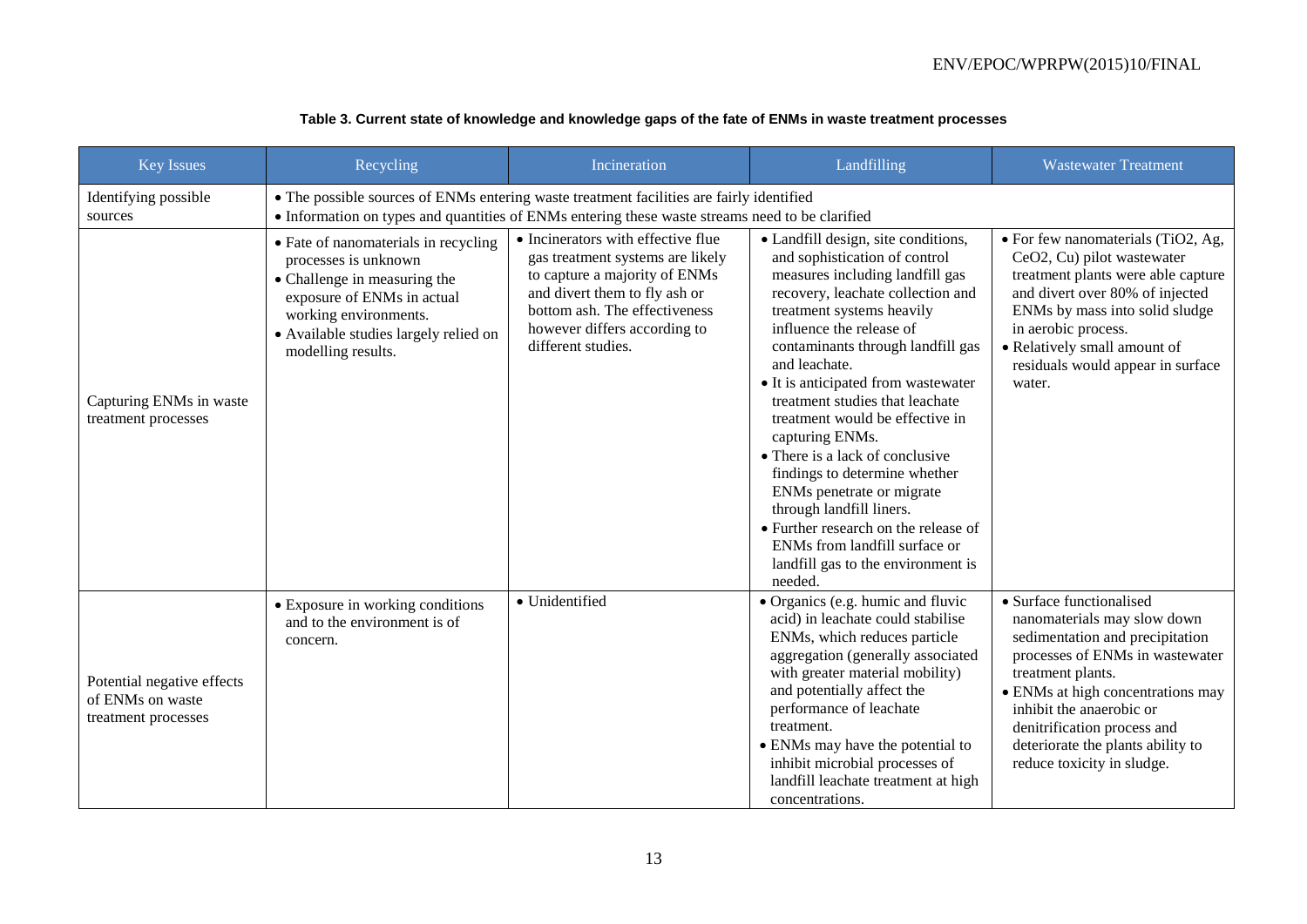| Linkages between waste<br>treatment processes and<br>residual waste | • Possibly imbedded in secondary<br>materials.<br>• Growing interest in the recycling<br>industry to recover material from<br>bottom ash.   | • Incinerators can collect ENMs<br>through filters and accumulate<br>them as fly ash or bottom ash,<br>however, they may lead to<br>landfills where more investigation<br>is necessary.<br>• Fate of ENMs in solid residuals<br>need further research (e.g. case of<br>road application in Germany). | • Potential pathway to the<br>environment if ENMs pass<br>through landfill liners and<br>leachate treatment. Secondary<br>pathways could include landfill<br>surface and landfill gas. | • Wastewater sludge can be<br>transferred to agricultural<br>applications. Potential<br>transformation of ENMs in soil,<br>their interactions with plants and<br>bacteria in the rhizosphere, and<br>their transfer to surface water has<br>never been studied in depth. |
|---------------------------------------------------------------------|---------------------------------------------------------------------------------------------------------------------------------------------|------------------------------------------------------------------------------------------------------------------------------------------------------------------------------------------------------------------------------------------------------------------------------------------------------|----------------------------------------------------------------------------------------------------------------------------------------------------------------------------------------|--------------------------------------------------------------------------------------------------------------------------------------------------------------------------------------------------------------------------------------------------------------------------|
| Available measures for<br>risk minimisation                         | • Best available techniques (BAT) do not typically address specific measures for ENMs, however may be a good approach to minimise exposure. |                                                                                                                                                                                                                                                                                                      |                                                                                                                                                                                        |                                                                                                                                                                                                                                                                          |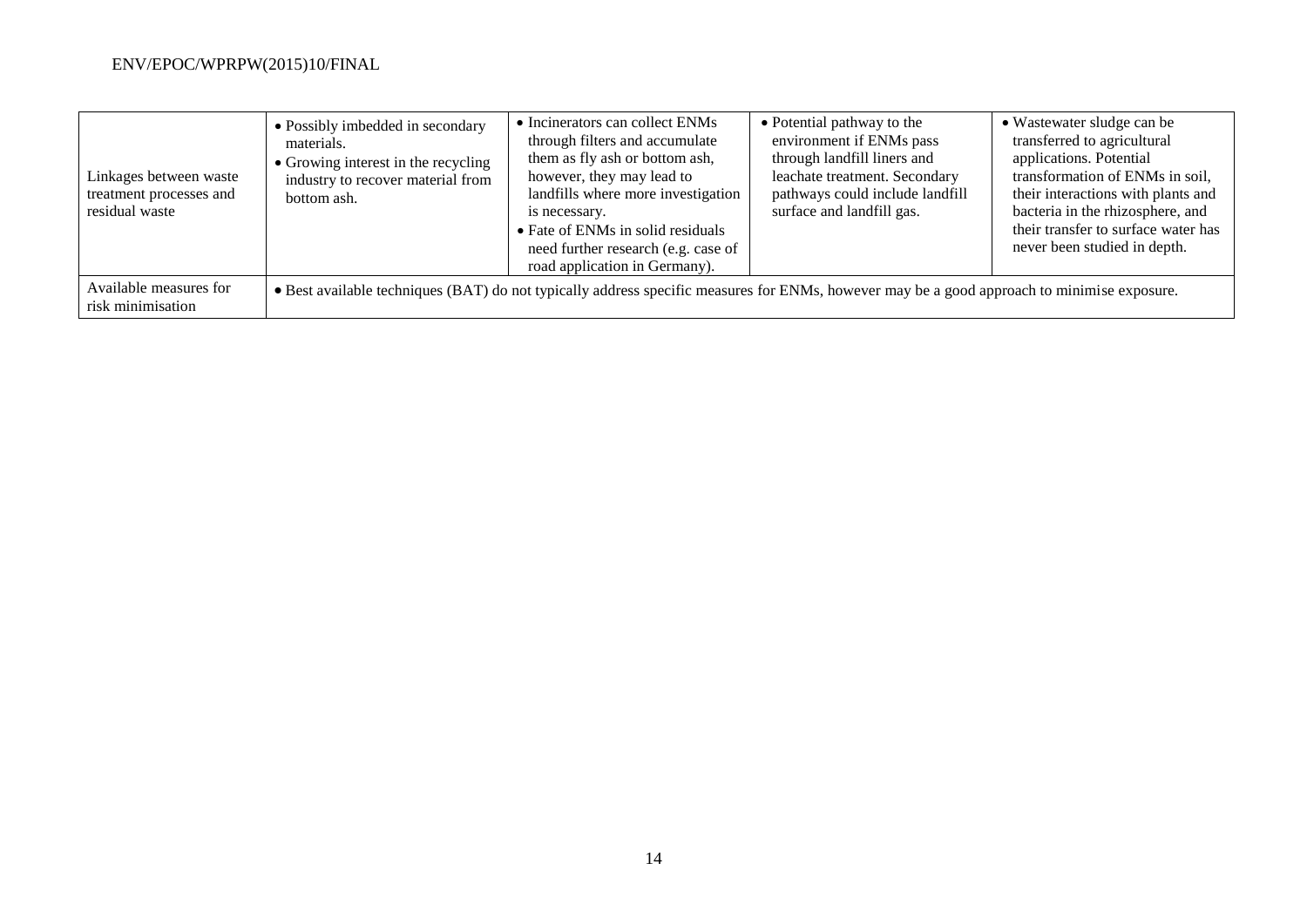## **1.4 What is the possible way forward?**

The four chapters of this book show that while there has been some research into different aspects of wastes containing nanomaterials, this is insufficient to be conclusive and significant additional research is going to be needed, building-up to an almost overwhelming research agenda. The lack of knowledge and data is due to the fact that this is an emerging and active area of research in which new publications are constantly being released. However, the material also provides some indication on how work could be prioritised. Some of these suggestions are relatively straightforward and typically apply to the assessment of chemicals, such as to focus attention on high volume and high risk ENMs. The OECD's Working Party on Manufactured Nanomaterials is currently looking into assessing the hazard and exposure of different types of ENMs and should be able to provide important guidance in this respect. Similarly, it is suggested that research should focus on those ENMs that are contained in gases and liquids first, since the exposure to these is potentially greater than to solids, due to the fact that they spread more quickly and more easily enter the human body through inhaling or ingestion.

Research is also too often carried-out in the laboratory rather than using real products containing ENMs in actual waste treatment facilities. More needs to be done to assess the effectiveness of existing facilities, including those that do not operate according to best available technology standards, which are widespread in some parts of the world where most waste is treated in such operations.

The survey also suggests that, due to the linkages that exist between different waste treatment operations, there should be particular attention brought to those treatment technologies that are used to deal with residual wastes. Landfills are potentially going to receive the largest concentrations of ENMs as is suggested by the accumulation of ENMs in fly and bottom ash from incinerators as well as sewage sludge, all of which are frequently disposed of in landfills. Similarly, little attention has been brought to the use of sewage sludge that contains ENMs in agriculture or the risks that may be linked to ENMs that are contained in recycled materials.

Finally, there are a number of areas where the scientific evidence is currently contradictory, such as for anaerobic and denitrification processes in wastewater treatment, or where an insufficient body of research is available, such as for landfills and where more research is urgently needed.

Box 2 provides an overview of the key areas that require further research.

#### **Box 2. Key areas for further research on waste containing nanomaterials**

Identification and Quantification of ENMs in waste flows

Identify the types and quantities of ENMs entering waste treatment processes.

Behaviour and Fate of Nanomaterials in Waste Treatment Processes

- Assess the effectiveness of real scale operations such as actual plants or pilot plants incorporating all stages of waste treatment processes and using actual waste products.
- Deepen the understanding of the fate of ENMs in waste treatment processes in the following areas in particular:
	- Where scientific findings are currently contradictory (anaerobic and denitrification processes of wastewater treatment, flue gas treatment of incinerators).
	- Where there is an insufficient number of studies available (recycling facilities, landfills).

Potential Emissions of ENMs from Residual Waste and/or Material Recovery

- Investigate the impact of agricultural application of sludge containing ENMs.
- Investigate the effectiveness of landfills in serving as a final sink for ENMs.
- Investigate potential risks of secondary materials that contain ENMs.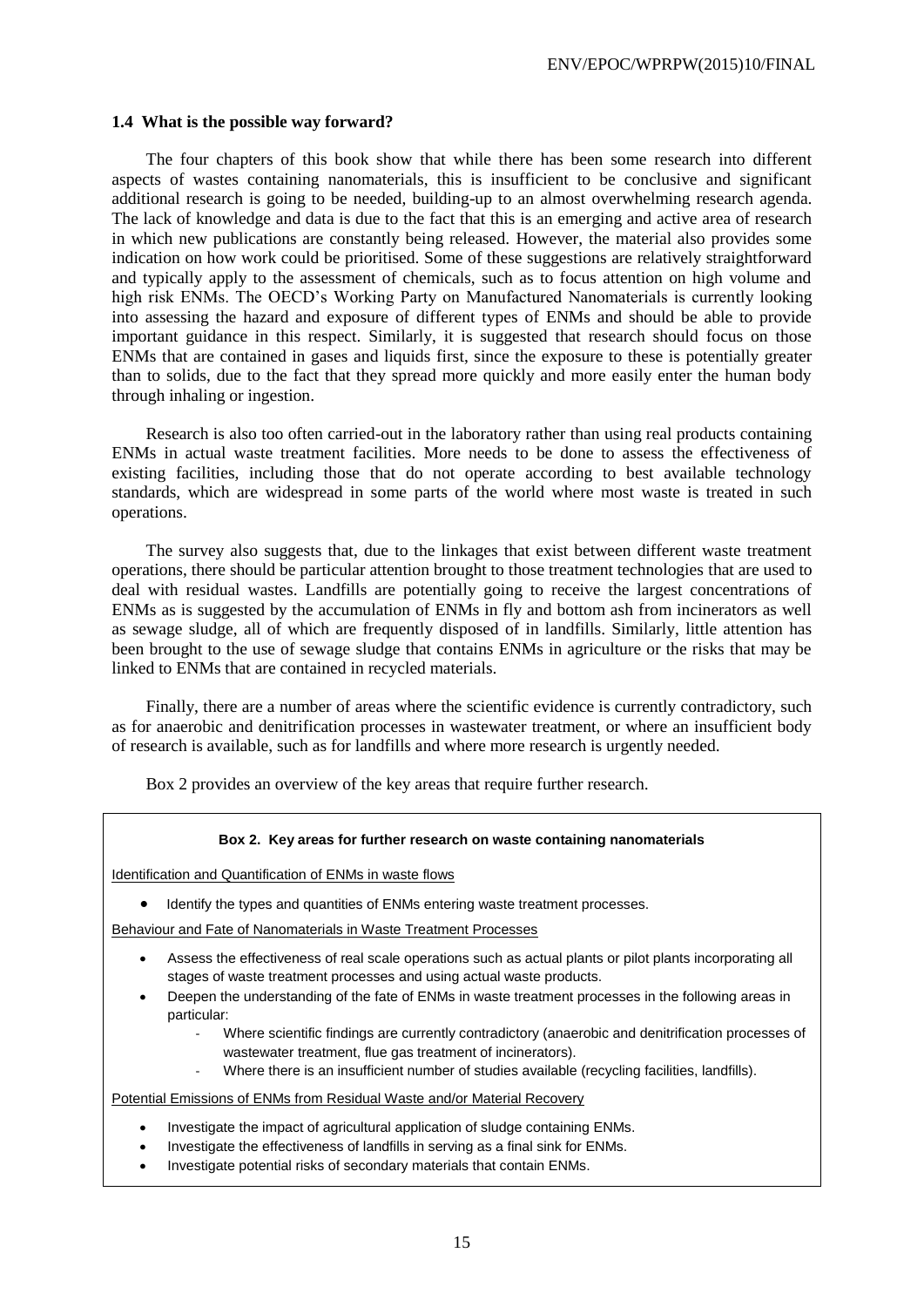## Emission control and Best Available Technologies

- Determine the effectiveness of best available waste treatment technologies in retaining or eliminating ENMs and protecting workers from exposure to ENMs.
- Assess effectiveness or impacts of sub-standard waste treatment technologies (e.g. incinerators with inadequate flue gas treatment, clay liners in older landfills or uncontrolled landfills).
- Research effective measures to capture, divert or eliminate ENMs from waste streams and residual waste.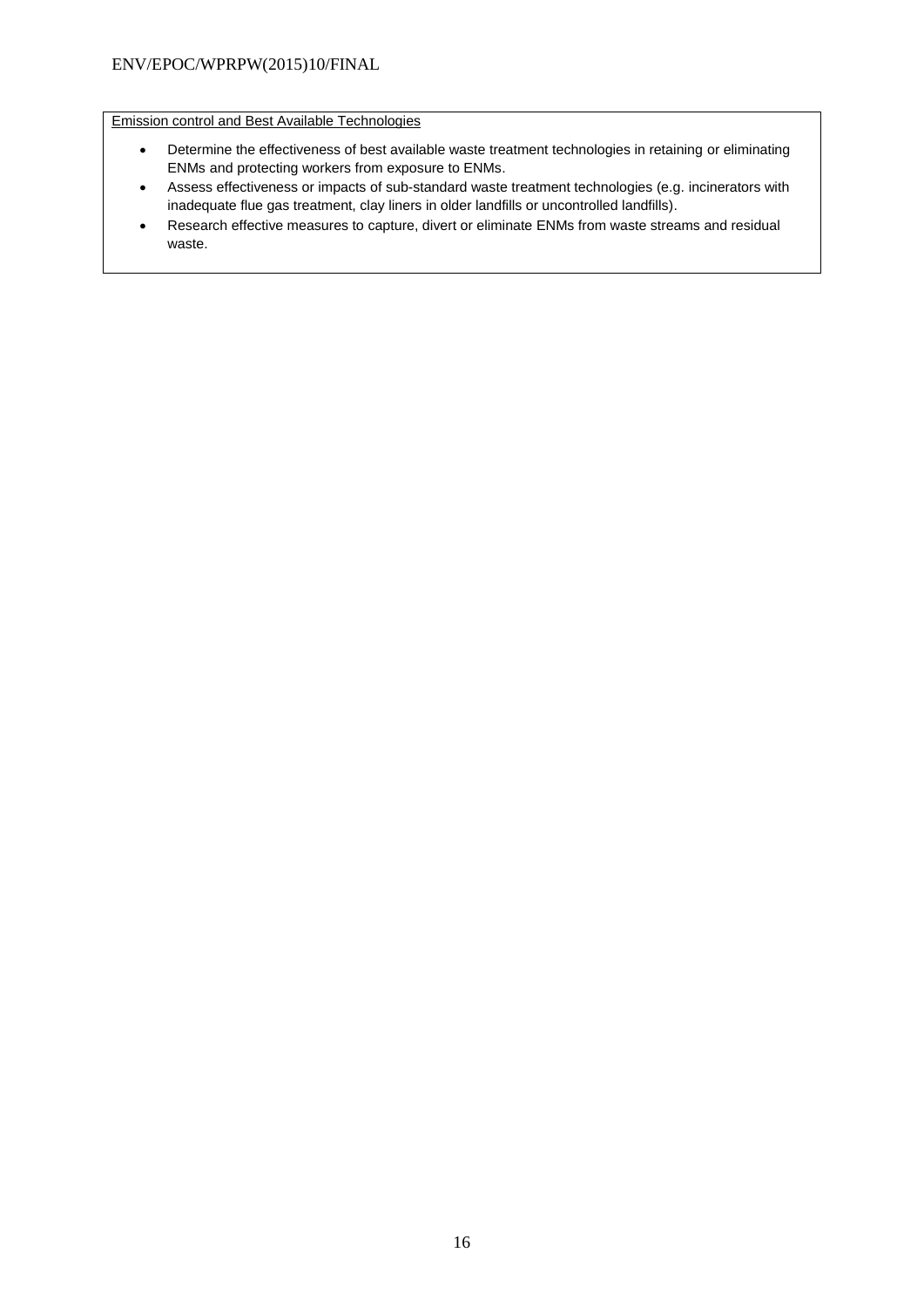#### **REFERENCES**

ADEME (2004), *Production and management of sewage treatment plant sludge in France* (2000-2004), Syntheses related to the production and management of sludge from wastewater treatment plants in France,

http://paysdefayence.free.fr/epuration-eaux/boues\_STEP\_synthese.pdf (accessed 2 April 2015)

- Arnaout C. L. and C. K. Gunsch (2012), "Impacts of Silver Nanoparticle Coating on the Nitrification Potential of Nitrosomonas Europaea", *Environmental Science & Technology*, Vol. 46, pp. 5387−5395
- Asmatulu, E. *et al*. (2012), "Life cycle and nano-products: end-of-life assessment", *Journal of Nanoparticle Research*, Vol. 14, pp. 720
- Auffan, M. *et al*. (2010a), "Inorganic Manufactured Nanoparticles: How Their Physicochemical Properties Influence Their Biological Effects in Aqueous Environments", *Nanomedicine*, Vol. 5, No. 6, pp. 999-1007
- Auffan, M. *et al*. (2010b), "Structural Degradation at the Surface of a TiO2-Based Nanomaterial Used in Cosmetics", *Environmental Science & Technology*, Vol. 44, No. 7, pp. 2689–2694
- Australia, Department of Health (2013), *Nano Silver Technical Information Sheet*, National Industrial Chemicals Notification and Assessment Scheme (NICNAS), www.nicnas.gov.au/communications/issues/nanomaterials-nanotechnology/nicnas-technicalactivities-in-nanomaterials/nano-silver-health-hazard-review/nano-silver-technical-information-sheet (accessed 2 April 2015)
- Barton, L. E. *et al*. (2013), "Transformation of pristine and citrate-functionalized CeO2 nanoparticles in a laboratory-Scale activated sludge reactor", *Environmental Science and Technology*, Vol. 48, No. 13, pp. 7289−7296
- Boeni, L. (2013), *Accumulation of Recovered Gold from Bottom Ash*, Matriculation Paper, Hinwil (CH), www.zar-ch.ch/en/home/news/news-en/datum/2013/01/29/maturitaetsarbeit.html
- Boldrin, A. *et al*. (2014), "Environmental exposure assessment framework for nanoparticles in solid waste", *Journal of Nanoparticle Research*, Vol. 16, No. 6, pp. 2394
- Bolyard, S. *et al*. (2012), *The Fate and Transport of Nanoparticles in Municipal Solid Waste Landfills*, University of Central Florida, http://pure.ltu.se/portal/files/36938608/TR.Anders\_Lagerkvist.Komplett.pdf
- Bottero, J. Y. *et al*. (2014), *Nanotechnology, Global Development in the frame of Risk Forecasting, A necessity of interdisciplinary researches*, Comptes Rendus de l'Académie des Sciences
- Brar, S. K. *et al*. (2010), "Engineered Nanoparticles in Wastewater and Wastewater Sludge", *Waste Management*, Vol. 30, pp. 504-520
- Breggin, L. K. and J. Pendergrass (2007), *Where Does the Nano Go? End-of-Life Regulation of Nanotechnologies*, Woodrow Wilson International Center for Scholars, Project on Emerging Nanotechnologies, PEN 10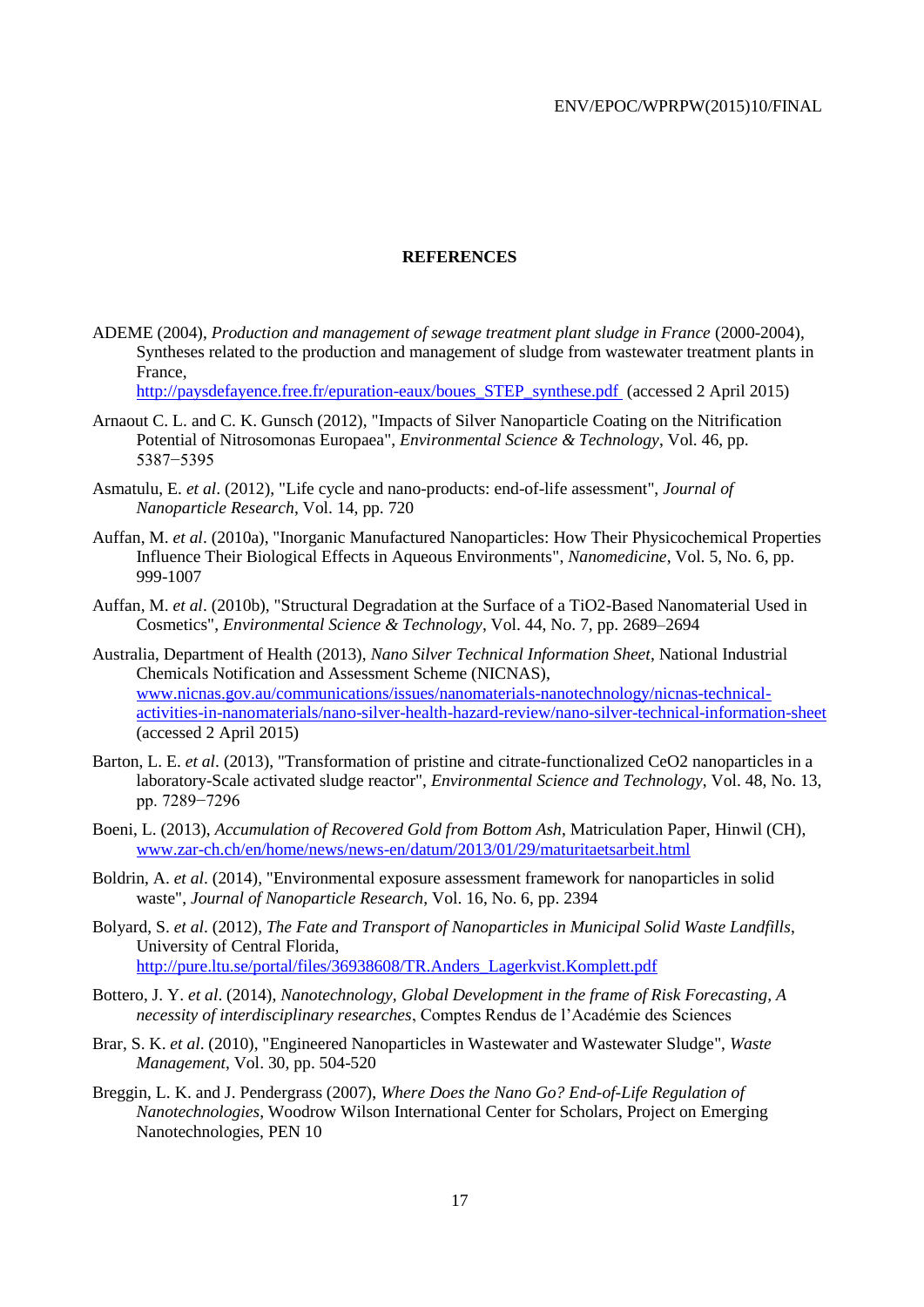- BSI (2007), *Nanotechnologies-Part 2: Guide to safe handling and disposal of manufactured nanomaterials*, British Standards, PD 6699-2:2007
- Bystrzejewska-Piotrowska, G. *et al*. (2009), "Nanoparticles: Their potential toxicity, waste and environmental management", *Waste Management*, Vol. 29, No. 9. pp. 2587-2595
- Chaudhry, Q. *et al*. (2009), *Nanolifecycle: A lifecycle assessment study of the route and extent of human exposure via inhalation for commercially available products and applications containing carbon nanotubes*, Food and Environment Research Agency, York, United Kingdom
- Cheng, X. *et al.* (2004), "Naphthalene adsorption and desorption from aqueous C-60 fullerene", *Journal of Chemical Engineering and Data,* Vol. 49, No. 3, pp. 675–683
- DiSalvo, R. *et al*. (2008), *Evaluating the Impact of Nanoparticles on Wastewater Collection and Treatment Systems in Virginia*, Draper Aden Associates Inc.
- EU (2015), *Nanomaterials: Case by Case Safety Approach for Breakthrough Technology, European Commission*, http://europa.eu/rapid/press-release\_IP-12-1050\_en.htm (accessed 2 April 2015)
- EU (2012), Commission Staff Working Paper, *Types and uses of nanomaterials, including safety aspects*, European Commission, http://ec.europa.eu/health/nanotechnology/docs/swd\_2012\_288\_en.pdf (accessed 20 May 2015)
- EU (2008), Directive 2008/98/EC of the European Parliament and of the Council of 19 November 2008 on Waste
- Farré, M. *et al*. (2009), "Ecotoxicity and analysis of nanomaterials in the aquatic environment", *Analytical and Bioanalytical Chemistry*, Vol. 393, No. 1, pp. 81-95"
- Ganesh, R. *et al*. (2011), "Evaluation of Nanocopper Removal and Toxicity in Municipal Wastewaters", *Environmental Science and Technology*, Vol. 44, No. 20, pp. 7808-7813
- Ganzleben, C. *et al*. (2011), *Review of Environmental Legislation for the Regulatory Control of Nanomaterials*, Milieu Ltd. and AMEC Environment & Infrastructure UK Ltd. http://ec.europa.eu/environment/chemicals/nanotech/pdf/review\_legislation.pdf
- Gao, J. *et al.* (2008), "Nanowastes and the Environment: Using Mercury as an Example Pollutant to Assess the Environmental Fate of Chemicals Adsorbed onto Manufactured Nanomaterials", *Environmental Toxicology and Chemistry*, Vol.27, No. 4, pp. 808-810
- Gomez-Rivera, F. *et al*. (2012), "Fate of Cerium Dioxide (CeO2) Nanoparticles in Municipal Wastewater during Activated Sludge Treatment", *Bioresource Technology*, Vol. 108, pp. 300-304
- Gottschalk, F and B. Nowack (2011), The release of engineered nanomaterials to the environment, Journal of Environmental Monitoring, Vol. 13, No. 5, pp. 1145-1155, Cambridge, United Kingdom
- He, F. *et al*. (2012), "Rapid Removal of Hg(II) from Aqueous Solutions Using Thiol-Functionalized Zn-Doped Biomagnetite Particles", *ACS Applied Materials and Interfaces*, Vol. 4, pp. 4373−4379
- Health Council of the Netherlands (2011), *Nanomaterials in Waste*, Publication No. 2011/14E, Hague
- Holden, P. *et al*. (2014), "Five reasons to use bacteria when assessing manufactured nanomaterial environmental hazards and fates", *Current Opinion in Biotechnology*, Vol. 27, pp. 73-78
- Hyung, H. and J. H. Kim (2008), "Natural organic matter (NOM) adsorption to multiwalled carbon nanotubes: Effect of NOM characteristics and water quality parameters", *Environmental Science and Technology*, Vol. 42, No. 12, pp. 4416–4421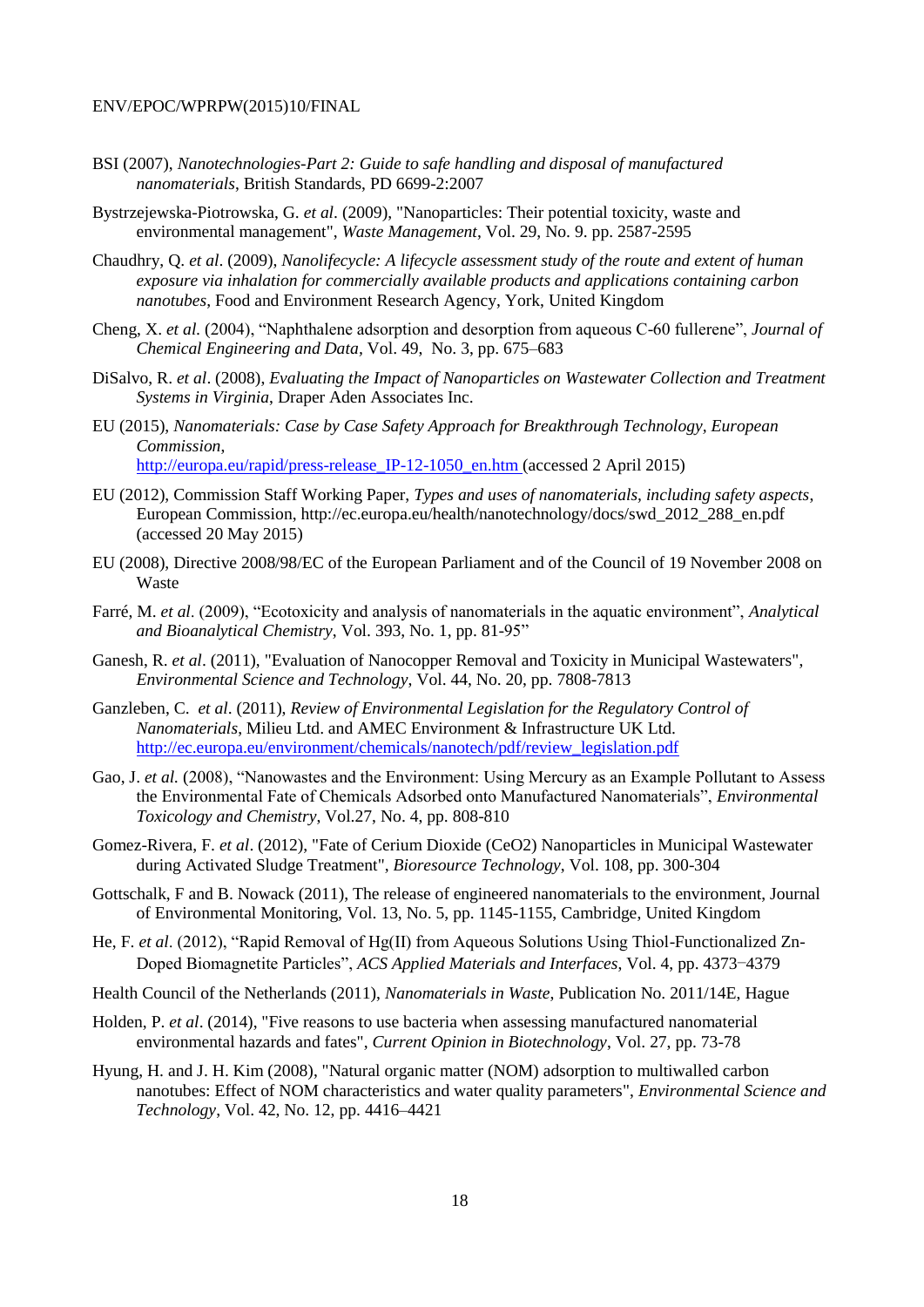- Japan, Ministry of Environment (2009), *Guidelines for preventing the environmental impact of manufactured nanomaterials* (abstract, tentative translation June 2009), Expert committee on the environmental impact of manufactured nanomaterials, Ministry of the Environment, Japan
- Kaegi, R. *et al*. (2011), "Behavior of Metallic Silver Nanoparticles in a Pilot Wastewater Treatment Plant", *Environmental Science and Technology*, Vol. 45, No. 9, pp. 3902-3908.
- Keller, A. A. *et al*. (2013), "Global life cycle releases of engineered nanomaterials", *Journal of Nanoparticle Research*, Vol. 15 No. 6
- Kim, B. *et al*. (2010), "Discovery and Characterization of Silver Sulfide Nanoparticles in Final Sewage Sludge Products", *Environmental Science & Technology*, Vol. 44, No. 19, pp. 7509-7514
- Kiser, M. A. *et al*. (2009), "Titanium Nanomaterial Removal and Release from Wastewater Treatment Plants", *Environmental Science and Technology*, Vol. 43, No. 17, pp. 6757-6763
- Kiser, M. A. *et al*. (2010), "Biosorption of Nanoparticles to Heterotrophic Wastewater Biomass," *Water Research*, Vol. 44, No. 14, pp. 4105-4114
- Klaine, S. J. *et al*. (2008), "Nanomaterials in the environment: behaviour, fate, bioavailability, and effects", *Environmental Toxicology and Chemistry*, Vol. 27, No. 9, pp. 1825–51.
- Lin, D. and B. Xing (2008), "Tannic acid adsorption and its role for stabilising carbon nanotube suspensions", *Environmental Science and Technology*, Vol. 42, No. 16, pp. 5917–5923
- Lozano, P. and N. D. Berge (2012), "Single–walled carbon nanotube behaviour in representative mature leachate", *Waste Management*, Vol. 32, pp. 1699-1711
- Lui, Y. *et al*. (2014), "Nanoparticles in wastewaters: Hazards, fate and remediation", *Powder Technology*, Vol. 255, pp. 149-156.
- Mueller, N. C. *et al*. (2012), *Nanomaterials in waste incineration and landfill*, Internal Empa-report, www.empa.ch/plugin/template/empa/\*/124595
- Mueller, N. C. *et al*. (2013), "Modelling the Flows of Engineered NMs during Waste Handling", *Environmental Science, Processes & Impacts*, Vol. 15, pp. 251-259
- Musee, N. (2011), "Nanowastes and the Environment: Potential New Waste Management Paradigm", *Environment International*, Vol. 37, pp. 112–128.
- NEEPH (2011), *Guidelines for Responsible Management of Waste Nanomaterials*, EKOTEK, EU FP7
- Nguyen, M.D. (2013), *Effects of CeO2 and ZnO nanoparticles on Anaerobic Digestion and Toxicity of Digested Sludge*, Dissertation, University of Dalat, Viet Nam
- Nowack, B. et al. (2013), "Potential release scenarios for carbon nanotubes used in composites", *Environment International*, Vol. 59, pp. 1-11
- OECD (2013), *Recommendation of the Council on the Safety Testing and Assessment of Manufactured Nanomaterials*, http://acts.oecd.org/Instruments/ShowInstrumentView.aspx?InstrumentID=298&InstrumentPID=31 4&Lang=en&Book=False
- OECD (2004/2007), *Recommendation of the Council on the Environmentally Sound Management of Waste*, (C(2004)100, amended on 16 October 2007 - C(2007)97), OECD Paris, http://acts.oecd.org/Instruments/ShowInstrumentView.aspx?InstrumentID=51&InstrumentPID=48& Lang=en&Book=False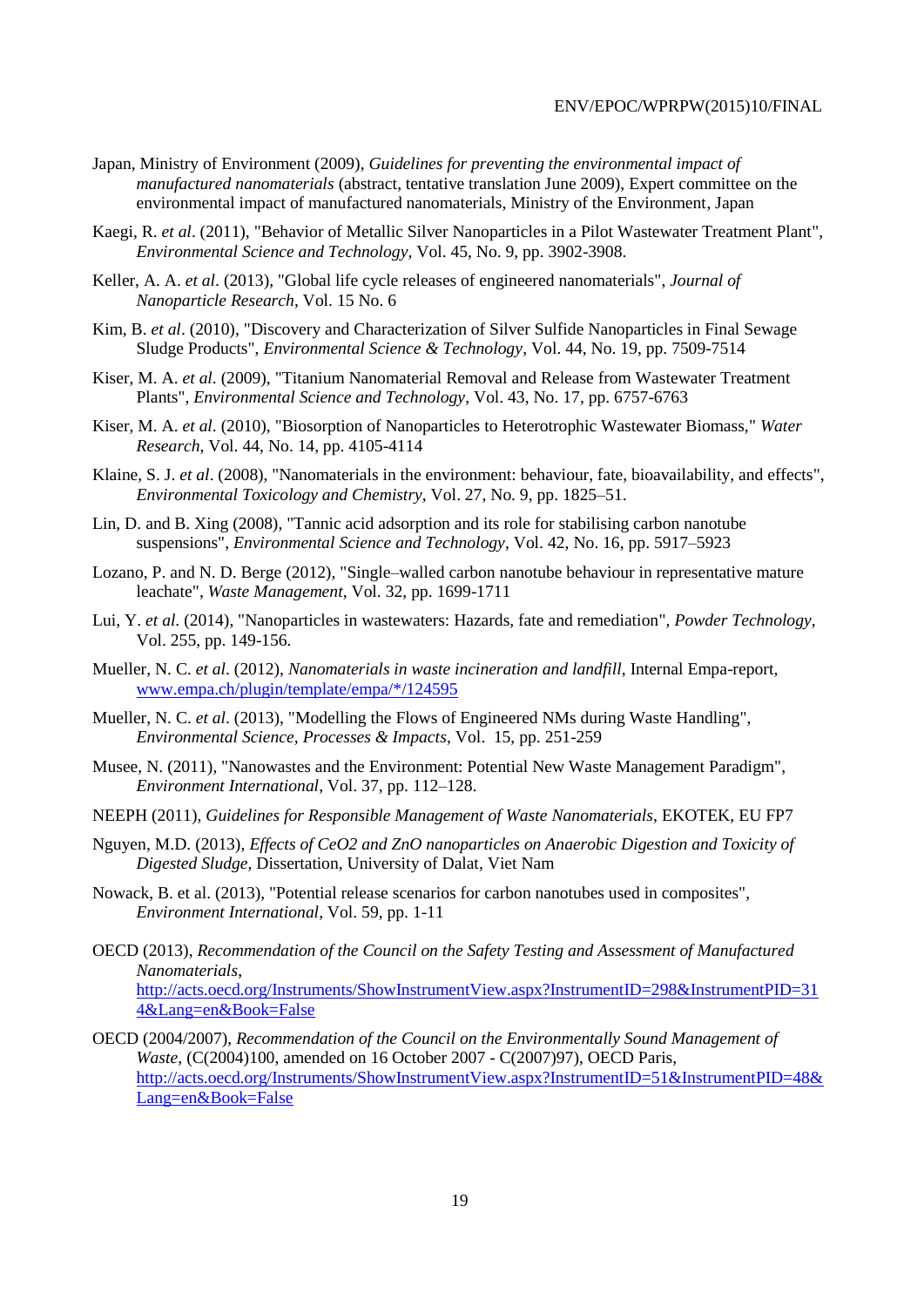PEN (2013), *The Project on Emerging Nanotechnologies, Consumer Products Inventory*, PEN-Website, Washington DC.

www.nanotechproject.org/inventories/consumer/analysis\_draft/ (accessed 2 April 2015)

- Powell, M. C. *et al*. (2008), "Bottom-up risk regulation? How nanotechnology risk knowledge gaps challenge federal and state environmental agencies", *Environmental Management*, Vol. 42, No. 3, pp. 426–443
- Reinhart, D. R. *et al*. (2010), "Emerging contaminants: nanomaterial fate in landfills", *Waste Management*, Vol. 30, No. 11, pp. 2020-2021.
- Roes, L. *et al*. (2012), "Preliminary Evaluation of Risks Related to Waste Incineration of Polymer Nanocomposites", *Science of the Total Environment*, Vol. 417–418, pp. 76–86.
- RCEP (2008), *Novel Materials in the Environment: The Case of Nanotechnology*, Royal Commission on Environmental Pollution
- Saleh, N. B. *et al*. (2010), "Influence of biomacromolecules and humic acid on the aggregation kinetics of single-walled carbon nanotubes", *Environmental Science and Technology*, Vol. 44, No. 7, pp. 2412– 2418
- SCENIHR (2009), "Scientific Committee on Emerging and Newly Identified Health Risks, Risk Assessment of Products of Nanotechnologies, European Commission, DG Health & Consumers, Brussels", http://ec.europa.eu/health/ph\_risk/committees/04\_scenihr/docs/scenihr\_o\_023.pdf
- Siddique, S.N. (2013), "Simulation of Fate of Nanoparticles in Landfill Barrier Systems", Dissertation-University of Western Ontario (Canada)
- SRU (2011), *Precautionary Strategies for Managing Nanomaterials (Vorsorgestrategien für Nanomaterialien, Sondergutachten)*, German Advisory Council on the Environment (Sachverständigenrat für Umweltfragen), Berlin, www.umweltrat.de/EN/TheGermanAdvisoryCouncilOnTheEnvironment/thegermanadvisorycouncil ontheenvironment\_node.html
- Struwe, J. *et al*. (2012), *Bedeutung von Nanomaterialien beim Recycling von Abfällen (Importance of nanomaterials in the recycling of waste)*, Hans Böckler Stiftung Arbeitspapier (Hans Böckler Foundation Working Paper), AP 270
- Templeton, R. C. *et al*. (2006), "Life-cycle effects of single-walled carbon nanotubes (SWNTs) on an estuarine meiobenthic copepod", *Environmental Science and Technology*, Vol. 40, No. 23, pp. 7387–7393
- Tiede, K. *et al*. (2010), "Application of Hydrodynamic Chromatography-ICP-MS to Investigate the Fate of Silver Nanoparticles in Activated Sludge", *Journal of Analytical Atomic Spectrometry*, Vol. 25, No. 7, pp. 1149-1154
- von der Kammer, F. *et al*. (2014), "Spot the Difference: Engineered and Natural Nanoparticles in the Environment—Release, Behavior, and Fate", *Angewandte Chemie International Edition, Special Issue: Nanotechnology & Nanomaterials, Nanotoxicology & Nanomedicine*, Vol. 53, No. 46, pp. 12398–12419.
- Walser, T. *et al*. (2012), "Persistence of Engineered Nanoparticles in a Municipal Solid Waste Incineration Plant", *Nature Nanotechnology*, Vol. 7, pp. 520-524
- Wang, Y. *et al*. (2012), "Fate and Biological Effects of Silver, Titanium Dioxide, and C60 (Fullerene) Nanomaterials during Simulated Wastewater Treatment Processes", *Journal of Hazardous Materials*, Vol. 201-202, pp. 16-22